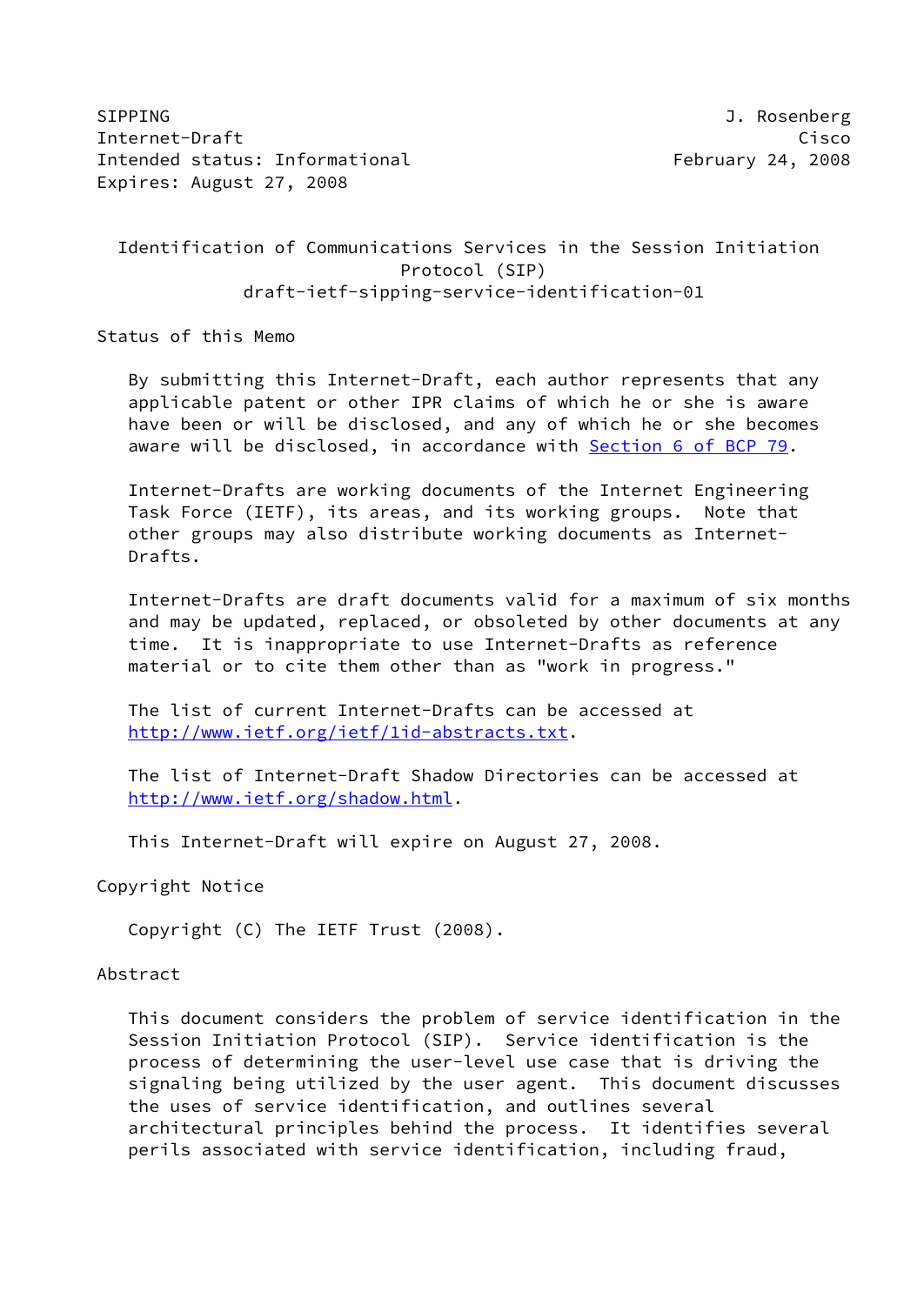Internet-Draft Service ID February 2008

interoperability failures and stifling of innovation.

# Table of Contents

| $\perp$ .                                                                                     |  |  |
|-----------------------------------------------------------------------------------------------|--|--|
| Services and Service Identification $\cdots$ 4<br>2.                                          |  |  |
|                                                                                               |  |  |
| 3.1.                                                                                          |  |  |
| Gaming vs. Voice Chat 5<br>3.2.                                                               |  |  |
| Configuration vs. Pager Messaging 6<br>3.3.                                                   |  |  |
| 4. Using Service Identification 6                                                             |  |  |
| Application Invocation in the User Agent $\underline{6}$<br>4.1.                              |  |  |
| Application Invocation in the Network $\ldots \ldots \ldots$<br>4.2.                          |  |  |
| Network Quality of Service Authorization $\cdots$ 8<br>4.3.                                   |  |  |
| Service Authorization $\ldots$ 9<br>4.4.                                                      |  |  |
| 4.5.                                                                                          |  |  |
| Negotiation of Service 9<br>4.6.                                                              |  |  |
| 4.7.                                                                                          |  |  |
| $\underline{5}$ . Key Principles of Service Identification 10                                 |  |  |
| Services are a By-Product of Signaling 10<br>5.1.                                             |  |  |
| 5.2.<br>Identical Signaling Produces Identical Services $\ldots$ , $\underline{11}$           |  |  |
| Do What I Say, not What I Mean 12<br>5.3.                                                     |  |  |
| Explicit Service Identifiers are Redundant 12<br>5.4.                                         |  |  |
| $\underline{6}$ . Perils of Explicit Identifiers 13                                           |  |  |
|                                                                                               |  |  |
| 6.2. Systematic Interoperability Failures 14                                                  |  |  |
| 6.3. Stifling of Service Innovation 15                                                        |  |  |
| 7.                                                                                            |  |  |
| Security Considerations $\ldots \ldots \ldots \ldots \ldots \ldots \ldots \frac{17}{2}$<br>8. |  |  |
| 9.                                                                                            |  |  |
|                                                                                               |  |  |
|                                                                                               |  |  |
|                                                                                               |  |  |
| Intellectual Property and Copyright Statements 19                                             |  |  |
|                                                                                               |  |  |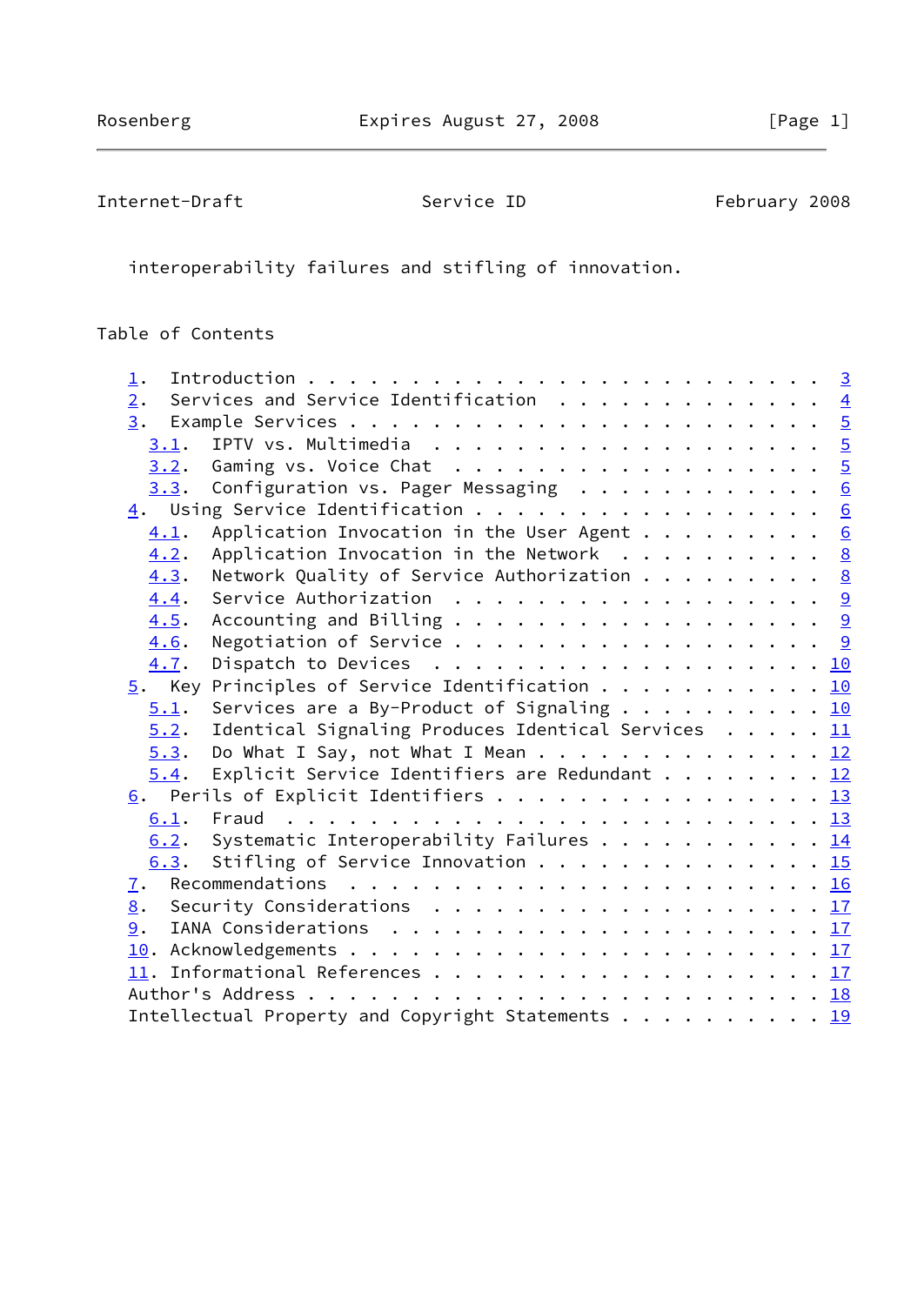Rosenberg Expires August 27, 2008 [Page 2]

<span id="page-2-1"></span>Internet-Draft Service ID February 2008

### <span id="page-2-0"></span>[1](#page-2-0). Introduction

 The Session Initiation Protocol (SIP) [[RFC3261](https://datatracker.ietf.org/doc/pdf/rfc3261)] defines mechanisms for initiating and managing communications sessions between agents. SIP allows for a broad array of session types between agents. It can manage audio sessions, ranging from low bitrate voice-only up to multi-channel hi fidelity music. It can manage video sessions, ranging from small, "talking-head" style video chat, up to high definition multipoint video conferencing, to low bandwidth user generated content, up to high definition movie and TV content. SIP endpoints can be anything - adaptors that convert an old analog telephone to Voice over IP (VoIP), dedicated hardphones, fancy hardphones with rich displays and user entry capabilities, softphones on a PC, buddylist and presence applications on a PC, dedicated videoconferencing peripherals, and speakerphones.

 This breadth of applicability is SIP's greatest asset, but it also introduces numerous challenges. One of these is that, when an endpoint generates a SIP INVITE for a session, or receives one, that session can potentially be within the context of any number of different use cases and endpoint types. For example, a SIP INVITE with a single audio stream could represent a Push-To-Talk session between mobile devices, a VoIP session between softphones, or audio based access to stored content on a server.

 These differing use cases have driven implementors and system designers to seek techniques for service identification. Service identification is the process of determining and/or signaling the specific use case that is driving the signaling being generated by a user agent. At first glance, this seems harmless and easy enough. It is tempting to define a new header, "Service-ID", for example, and have a user agent populate it with any number of well-known tokens which define what the service is. It could then be consumed for any number of purposes. A service identifier placed into the signaling is called an explicit service identifier.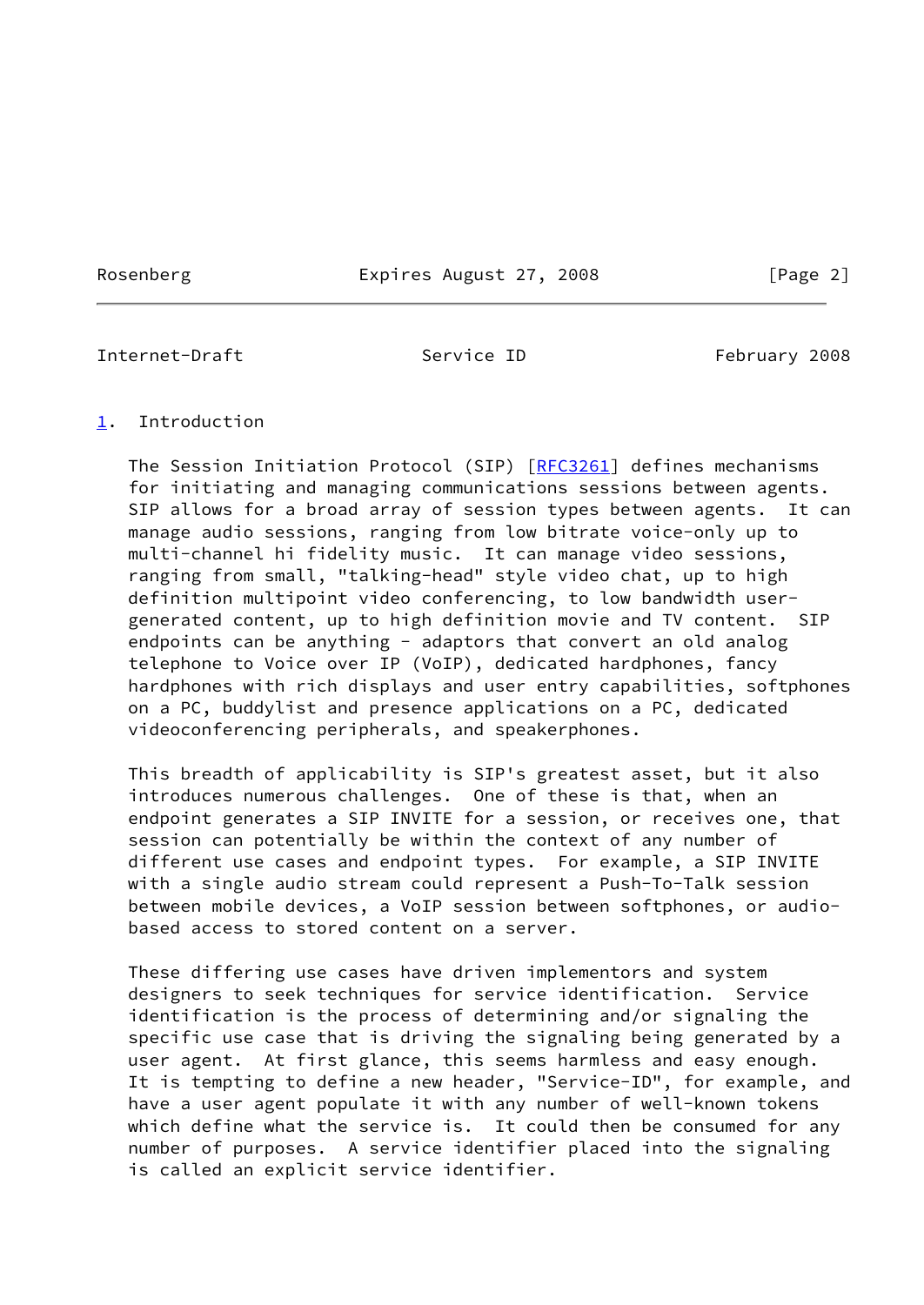Explicit service identifiers have many problems, however. They are redundant with the signaling itself (which is the ultimate expression of the service that is desired), and are an example of Do-What-I-Mean (DWIM). Consequently, their usage can lead to fraud, systemic interoperability failures, and a complete stifling of the innovation that SIP was meant to achieve. The purpose of this document is to describe service identification in more detail and describe how these problems arise.

[Section 2](#page-3-0) begins by defining a service and the service identification problem. [Section 3](#page-4-0) gives some concrete examples of services and why they can be challenging to identify. [Section 4](#page-6-0) explores the ways in

| Rosenberg | Expires August 27, 2008 |  |  |  | [Page 3] |
|-----------|-------------------------|--|--|--|----------|
|-----------|-------------------------|--|--|--|----------|

<span id="page-3-1"></span>Internet-Draft Service ID February 2008

 which a service identification can be utilized within a network. Next, [Section 5](#page-10-2) discusses the key architectural principles of service identification. [Section 6](#page-13-1) describes how explicit service identifiers can lead to fraud, interoperability failures, and stifling of service innovation.

<span id="page-3-0"></span>[2](#page-3-0). Services and Service Identification

 The problem of identifying services within SIP is not a new one. The problem has been considered extensively in the context of presence. In particular, the presence data model for SIP  $[REC4479]$  defines the concept of a service as one of the core notions that presence describes. Services are described in Section [3.3 of RFC 4479](https://datatracker.ietf.org/doc/pdf/rfc4479#section-3.3).

 Essentially, the service is the user-visible use case that is driving the behavior of the user-agents and servers in the SIP network. Being user-visible means that there is a difference in user experience between two services that are different. That user experience can be part of the call, or outside of the call. Within a call, the user experience can be based on different media types (an audio call vs. a video chat), different content within a particular media type (stored content, such as a movie or TV session), different devices (a wireless device for "telephony" vs. a PC application for "voice-chat"), different user interfaces (a buddy list view of voice on a PC application vs. a software emulation of a hard phone), different communities that can be accessed (voice chat with other users that have the same voice chat client, vs. voice communications with any endpoint on the PSTN), or different applications that are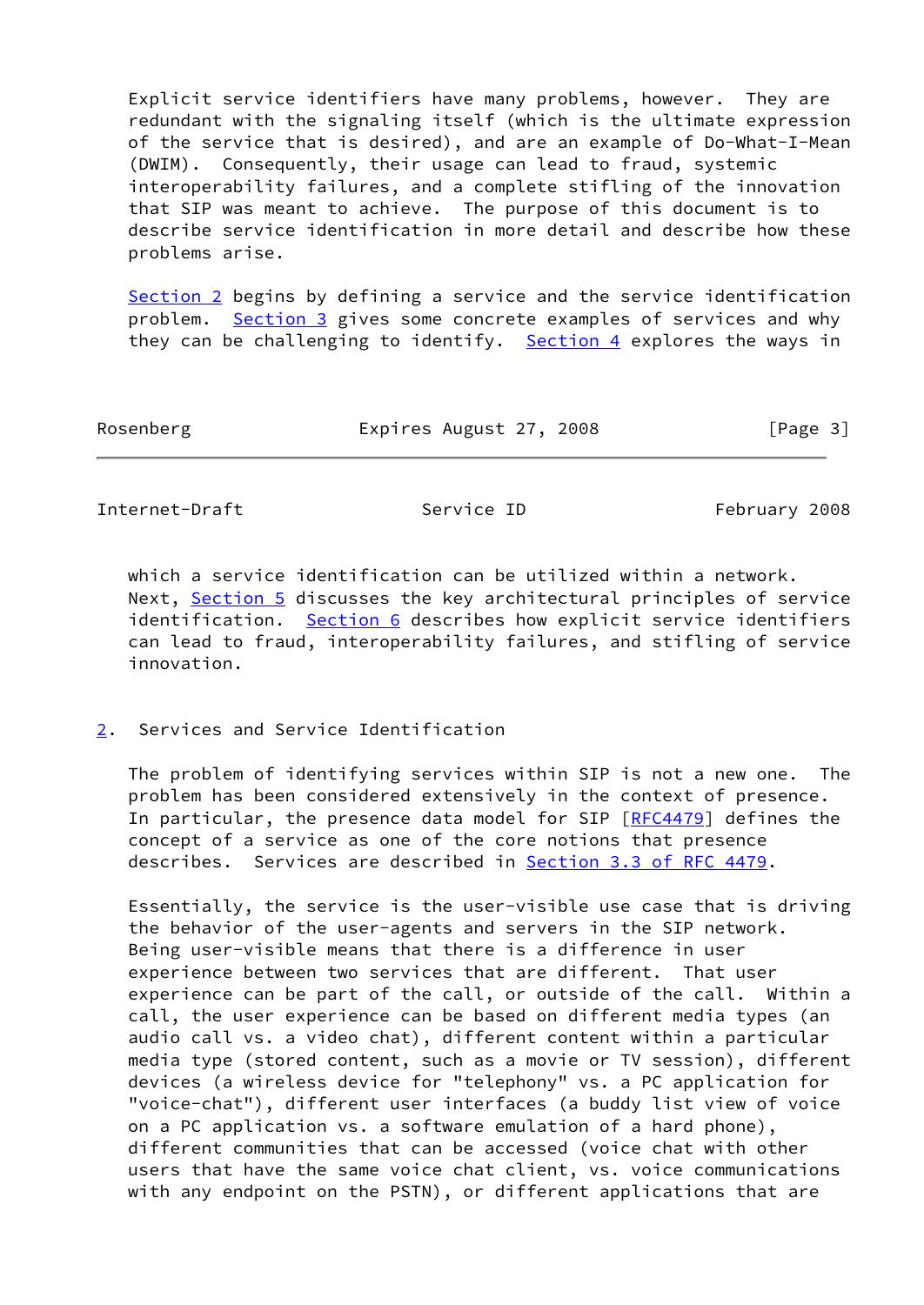invoked by the user (manually selecting a push-to-talk application from a wireless phone vs. a telephony application). Outside of a call, the difference in user experience can be a billing one (cheaper for one service than other), a notification feature for one and not another (for example, an IM that gets sent whenever a user makes a call), and so on.

 In some cases, there is very little difference in the underlying technology that will support two different services, and in other cases, there are big differences. However, for purposes of this discussion, the key definition is that two services are distinct when there is a perceived difference by the user in the two services.

 This leads naturally to the desire to perform service identification. Service identification is defined as the process of (1) determination of the underlying service which is driving a particular signaling exchange, (2) associating that service with some kind of moniker, and (3) attaching that moniker to a signaling message (typically a SIP INVITE), and then utilizing it for various purposes within the

| Rosenberg | Expires August 27, 2008 | [Page 4] |
|-----------|-------------------------|----------|
|           |                         |          |

### <span id="page-4-1"></span>Internet-Draft Service ID February 2008

 network. Service identification can be done in the endpoints, in which case the UA would insert the moniker directly into the signaling message based on its awareness of the service. Or, it can be done within a server in the network (such as a proxy), based on inspection of the SIP message, or based on hints placed into the message by the user.

<span id="page-4-0"></span>[3](#page-4-0). Example Services

 It is very useful to consider several example services, especially ones that appear difficult to differentiate from each other.

<span id="page-4-2"></span>[3.1](#page-4-2). IPTV vs. Multimedia

 IP Television (IPTV) is the usage of IP networks to access traditional television content, such as movies and shows. SIP can be utilized to establish a session to a media server in a network, which then serves up multimedia content and streams it as an audio and video stream towards the client. Whether SIP is ideal for IPTV is, in itself, a good question. However, such a discussion is outside the scope of this document.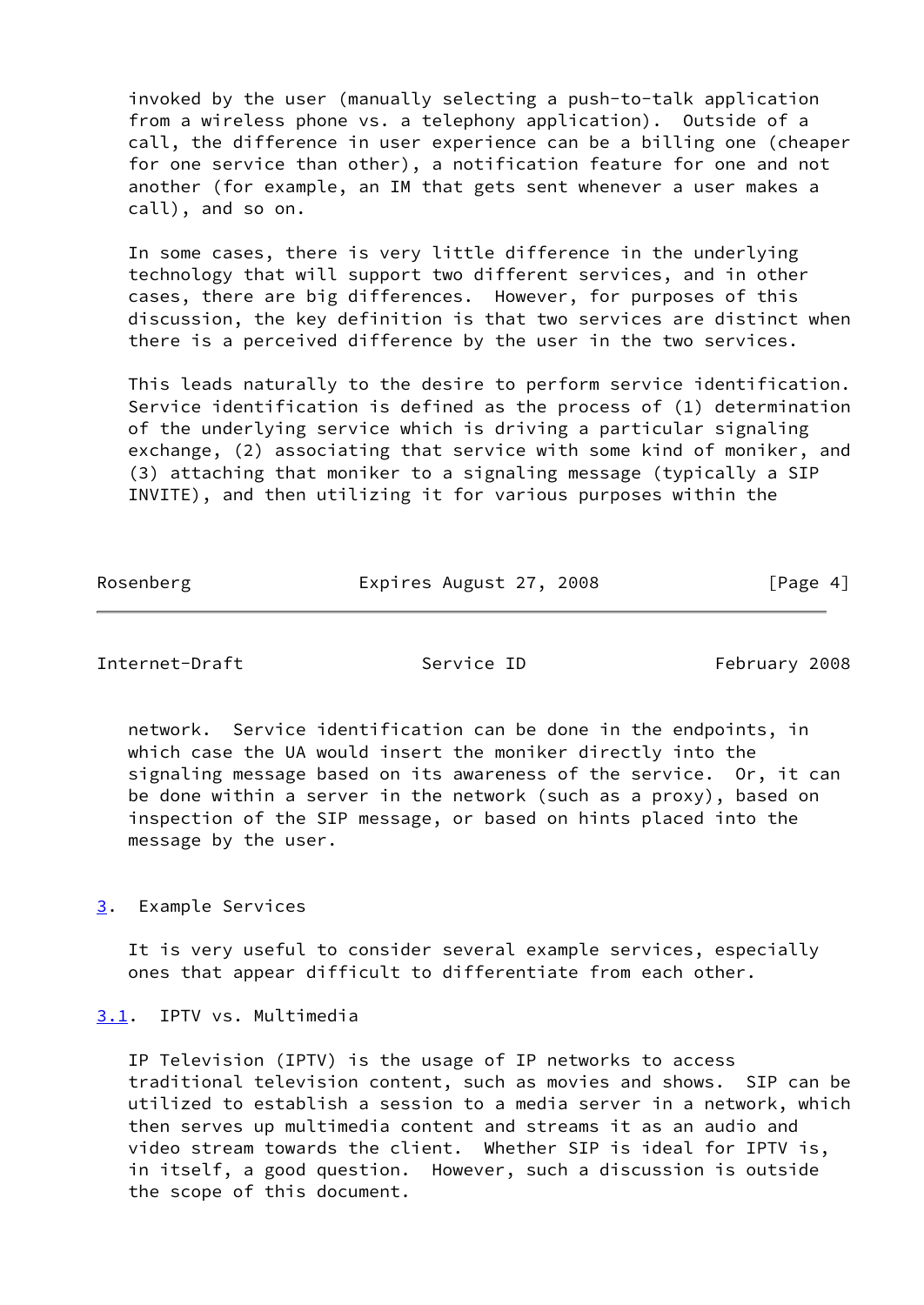Consider multimedia conferencing. The user accesses a voice and video conference at a conference server. The user might join in listen-only mode, in which case the user receives audio and video streams, but does not send.

These two services - IPTV and listen-only multimedia conferencing, clearly appear as different services. They have different user experiences and applications. A user is unlikely to ever be confused about whether a session is IPTV or listen-only multimedia conferencing. Indeed, they are likely to have different software applications or endpoints for the two services.

 However, these two services look remarkably alike based on the signaling. Both utilize audio and video. Both could utilize the same codecs. Both are unidirectional streams (from a server in the network to the client). Thus, it would appear on the surface that there is no way to differentiate them, based on inspection of the signaling alone.

<span id="page-5-0"></span>[3.2](#page-5-0). Gaming vs. Voice Chat

 Consider an interactive game, played between two users from their mobile devices. The game involves the users sending each other game moves, using a messaging channel, in addition to voice. In another service, users have a voice and IM chat conversation using a buddy

| Rosenberg | Expires August 27, 2008 | [Page 5] |
|-----------|-------------------------|----------|
|           |                         |          |

<span id="page-5-2"></span>Internet-Draft Service ID February 2008

list application on their PC.

In both services, there are two media streams - audio and messaging. The audio uses the same codecs. Both use the Message Session Relay Protocol (MSRP) [\[RFC4975](https://datatracker.ietf.org/doc/pdf/rfc4975)]. In both cases, the caller would send an INVITE to the Address of Record (AOR) of the target user. However, these represent fairly different services, in terms of user experience.

<span id="page-5-1"></span>[3.3](#page-5-1). Configuration vs. Pager Messaging

The SIP MESSAGE method [\[RFC3428](https://datatracker.ietf.org/doc/pdf/rfc3428)] provides a way to send one-shot messages to a particular AOR. This specification is primarily aimed at Short Message Service (SMS) style messaging, commonly found in wireless phones. Receipt of a MESSAGE request would cause the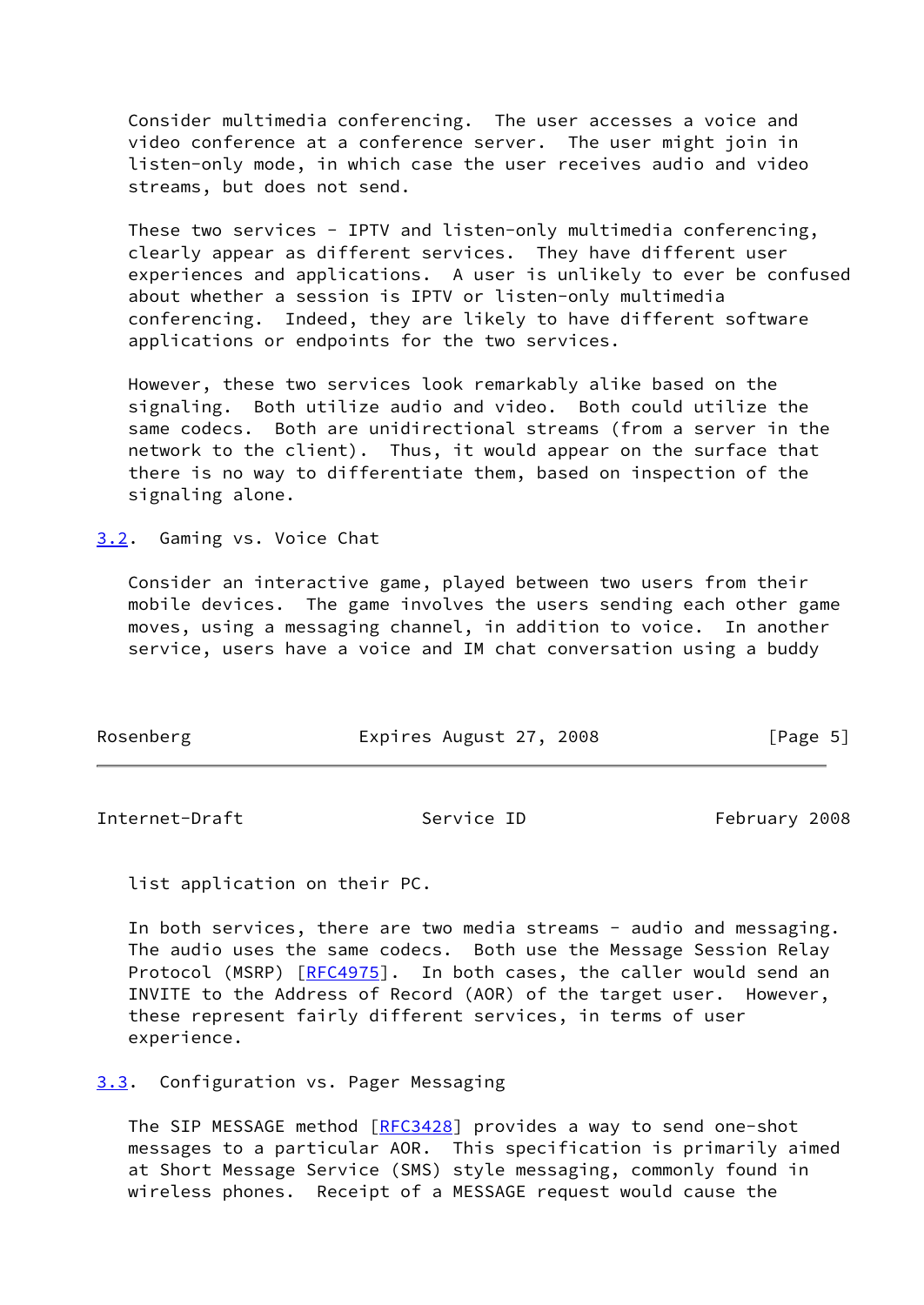messaging application on a phone to launch, allowing the user to browse message history and respond.

 However, MESSAGE is sometimes used for the delivery of content to a device for other purposes. For example, some providers use it to deliver configuration updates, such as new phone settings or parameters, or to indicate that a new version of firmware is available. Though not designed for this purpose, MESSAGE gets used since, in existing wireless networks, SMS is used for this purpose, and MESSAGE is the SIP equivalent of SMS.

 Consequently, the MESSAGE request sent to a phone can be for two different services. One would require invocation of a messaging app, whereas the other would be consumed by the software in the phone, without any user interaction at all.

### <span id="page-6-0"></span>[4](#page-6-0). Using Service Identification

 It is important to understand what the service identity would be utilized for, if known. This section discusses the primary uses. These are application invocation in user agents and the network, Quality of Service authorization, service authorization, accounting and billing, service negotiation, and device dispatch.

<span id="page-6-1"></span>[4.1](#page-6-1). Application Invocation in the User Agent

 In some of the examples above, there were multiple software applications executing on the host. One common way of achieving this is to utilize a common SIP user agent implementation that listens for requests on a single port. When an incoming INVITE or MESSAGE arrives, it must be delivered to the appropriate application software. When each service is bound to a distinct software

| Rosenberg | Expires August 27, 2008 | [Page 6] |
|-----------|-------------------------|----------|
|           |                         |          |

Internet-Draft Service ID February 2008

 application, it would seem that the service identity is needed to dispatch the message to the appropriate piece of software. This is shown in Figure 1.

 +---------------------------------+ | | | +-------------+ +-------------+ | | | UI | | UI | |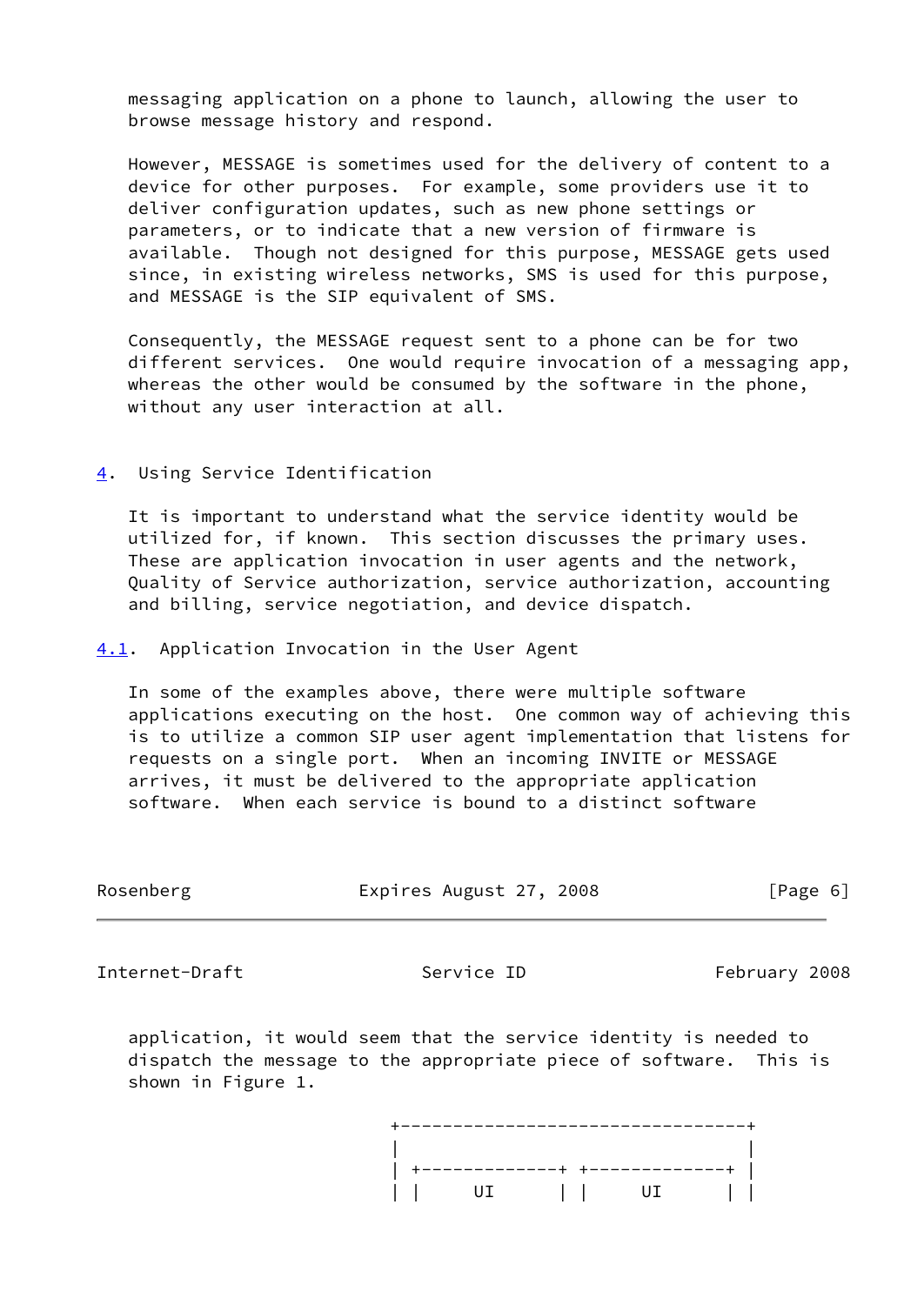

Physical Device

### Figure 1

 The role of the SIP layer is to parse incoming messages, handle the SIP state machinery for transactions and dialogs, and then dispatch request to the appropriate service. This software architecture is analagous to the way web servers frequently work. An HTTP server listens on port 80 for requests, and based on the HTTP Request-URI, dispatches the request to a number of disparate applications. The same is happening here. For the example services in **Section 3.2**, an incoming INVITE for the gaming service would be delivered to the gaming application software. An incoming INVITE for the voice chat service would be delivered to the voice chat application software. For the examples in [Section 3.3,](#page-5-1) a MESSAGE request for user to user messaging would be delivered to the messaging or SMS app, and a MESSAGE request containing configuration data would be delivered to a configuration update application.

 Unlike the web, however, in all three use cases, the user initiating communications has only a single identifier for the recipient - their AOR. Consequently, the SIP Request-URI cannot be used for dispatching, as it is identical in all three cases.

Rosenberg Expires August 27, 2008 [Page 7]

### <span id="page-7-1"></span>Internet-Draft Service ID February 2008

<span id="page-7-0"></span>[4.2](#page-7-0). Application Invocation in the Network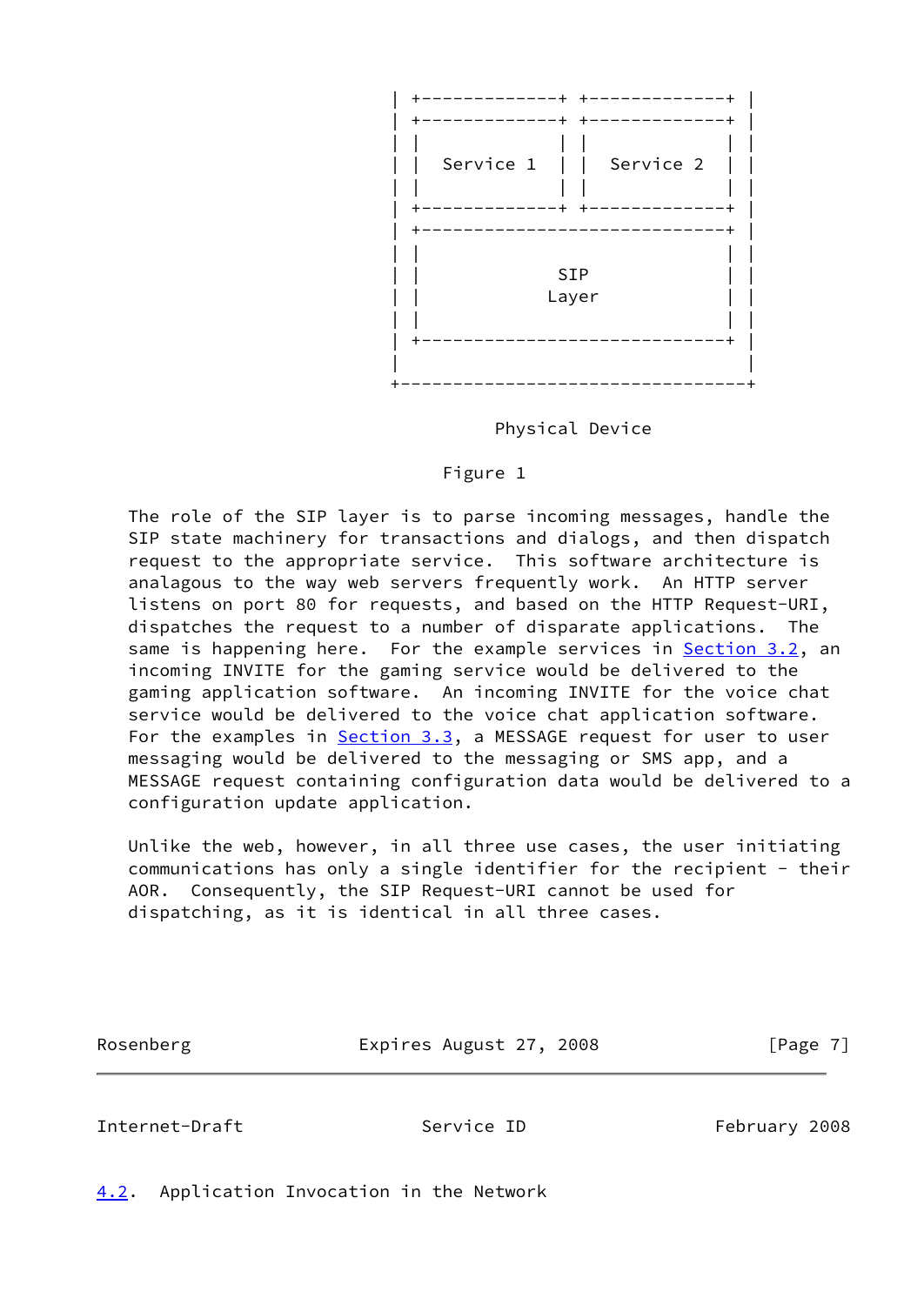Another usage of a service identifier would be to cause servers in the SIP network to provide additional processing, based on the service. For example, an INVITE issued by a user agent for IPTV would pass through a server that does some kind of content rights management, authorizing whether the user is allowed to access that content. On the other hand, an INVITE issued by a user for multimedia conferencing would pass through a server providing "traditional" telephony features, such as outbound call screening and call recording. It would make no sense for the INVITE associated with IPTV to have outbound call screening and call recording applied, and it would make no sense for the multimedia conferencing INVITE to be processed by the content rights management server. Indeed, in these cases, it's not just an efficiency issue (invoking servers when not needed), but rather, truly incorrect behavior can occur. For example, if an outbound call screening application is set to block outbound calls to everything except for the phone numbers of friends and family, an IPTV request that gets processed by such a server would be blocked (as it's not targeted to the AOR of a friend or family member). This would block a user's attempt to access IPTV services, when that was not the goal at all.

Similarly, a MESSAGE request from **Section 3.3** might need to pass through a message server for filtering when it is associated with chat, but not when it is associated with config. Consider a filter which gets applied to MESSAGE requests, and that filter runs in a server in the network. The filter operation prevents user Joe from sending messages to user Bob that contain the words "stock" or "purchase", due to some regulations that disallow Joe and Bob from discussing stock trading. However, a MESSAGE for configuration purposes might contain an XML document that uses the token "stock" as some kind of attribute. This configuration update would be discarded by the filtering server, when it should not have been.

<span id="page-8-0"></span>[4.3](#page-8-0). Network Quality of Service Authorization

 The IP network can provide differing levels of Quality of Service (QoS) to IP packets. This service can include guaranteed throughput, latency, or loss characteristics. Typically, the user agent will make some kind of QoS request, either using explicit signaling protocols (such as RSVP) or through marking of Diffserv value in packets. The network will need to make a policy decision based on whether these QoS treatments are authorized or not. One common authorization policy is to check if the user has invoked a service using SIP that they are authorized to invoke, and that this service requires the level of QoS treatment the user has requested.

Rosenberg Expires August 27, 2008 [Page 8]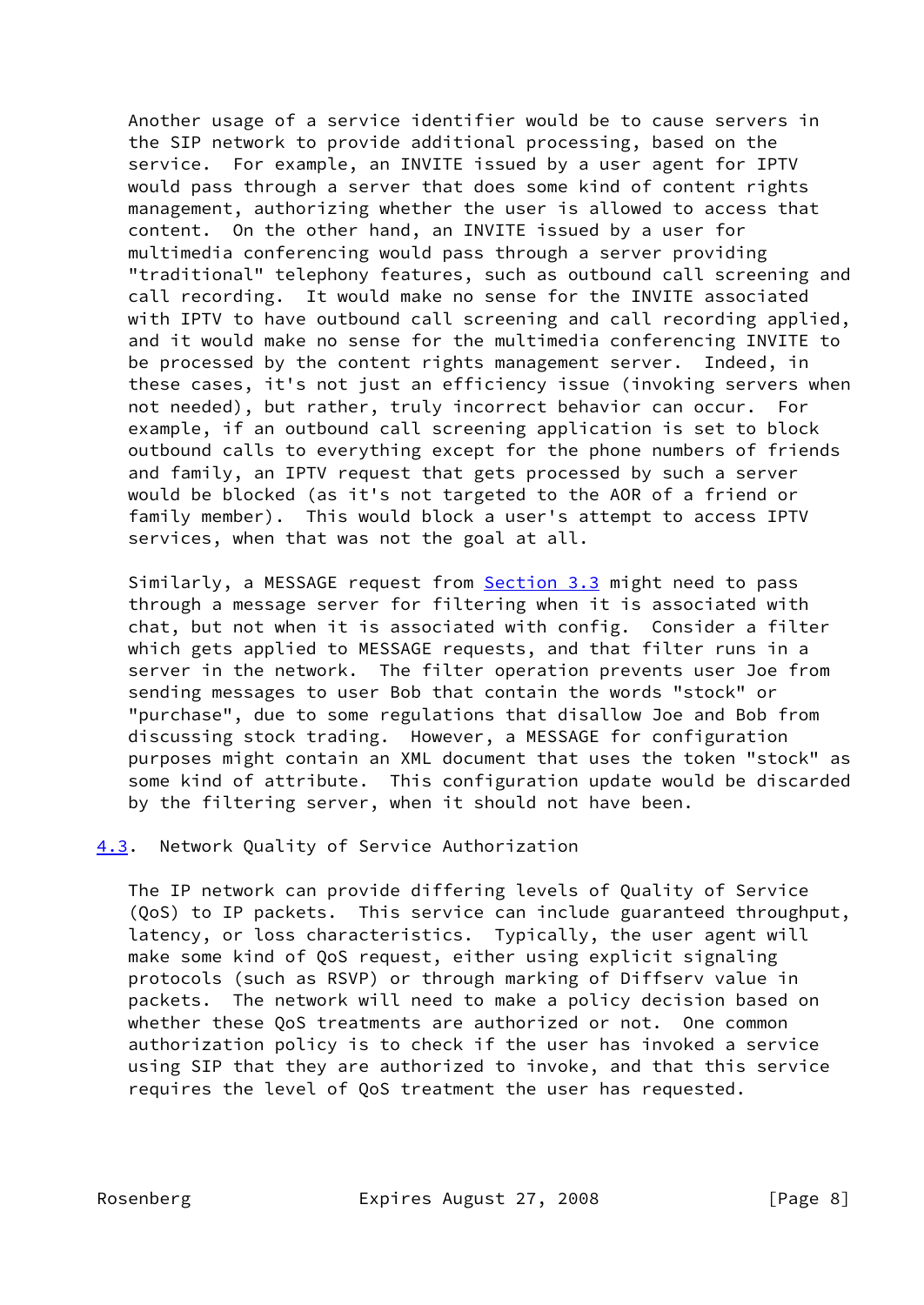<span id="page-9-1"></span> For example, consider IPTV and multimedia conferencing as described in [Section 3.1](#page-4-2). IPTV is a non-real time service. Consequently, media traffic for IPTV would be authorized for bandwidth guarantees, but not for latency or loss guarantees. On the other hand, multimedia conferencing is real time. Its traffic would require bandwidth, loss and latency guarantees from the network.

 Consequently, if a user should make an RSVP reservation for a media stream, and ask for latency guarantees for that stream, the network would like to be able to authorize it if the service was multimedia conferencing, but not if it was IPTV. This would require the server performing the QoS authorization to know the service associated with the INVITE that set up the session.

## <span id="page-9-0"></span>[4.4](#page-9-0). Service Authorization

 Frequently, a network administrator will want to authorize whether a user is allowed to invoke a particular service. Not all users will be authorized to use all services that are provided. For example, a user may not be authorized to access IPTV services, whereas they are authorized to utilize multimedia processing. A user might not be able to utilize a multiplayer gaming service, whereas they are authorized to utilize voice chat services.

 Consequently, when an INVITE arrives at a server in the network, the server will need to determine what the requested service is, so that the server can make an authorization decision.

## <span id="page-9-2"></span>[4.5](#page-9-2). Accounting and Billing

 Service authorization and accounting/billing go hand in hand. One of the primary reasons for authorizing that a user can utilize a service is that they are being billed differently based on the type of service. Consequently, one of the goals of a service identity is to be able to include it in accounting records, so that the appropriate billing model can be applied.

 For example, in the case of IPTV, a service provider can bill based on the content (US \$5 per movie, perhaps), whereas for multimedia conferencing, they can bill by the minute. This requires the accounting streams to indicate which service was invoked for the particular session.

### <span id="page-9-3"></span>[4.6](#page-9-3). Negotiation of Service

In some cases, when the caller initiates a session, they don't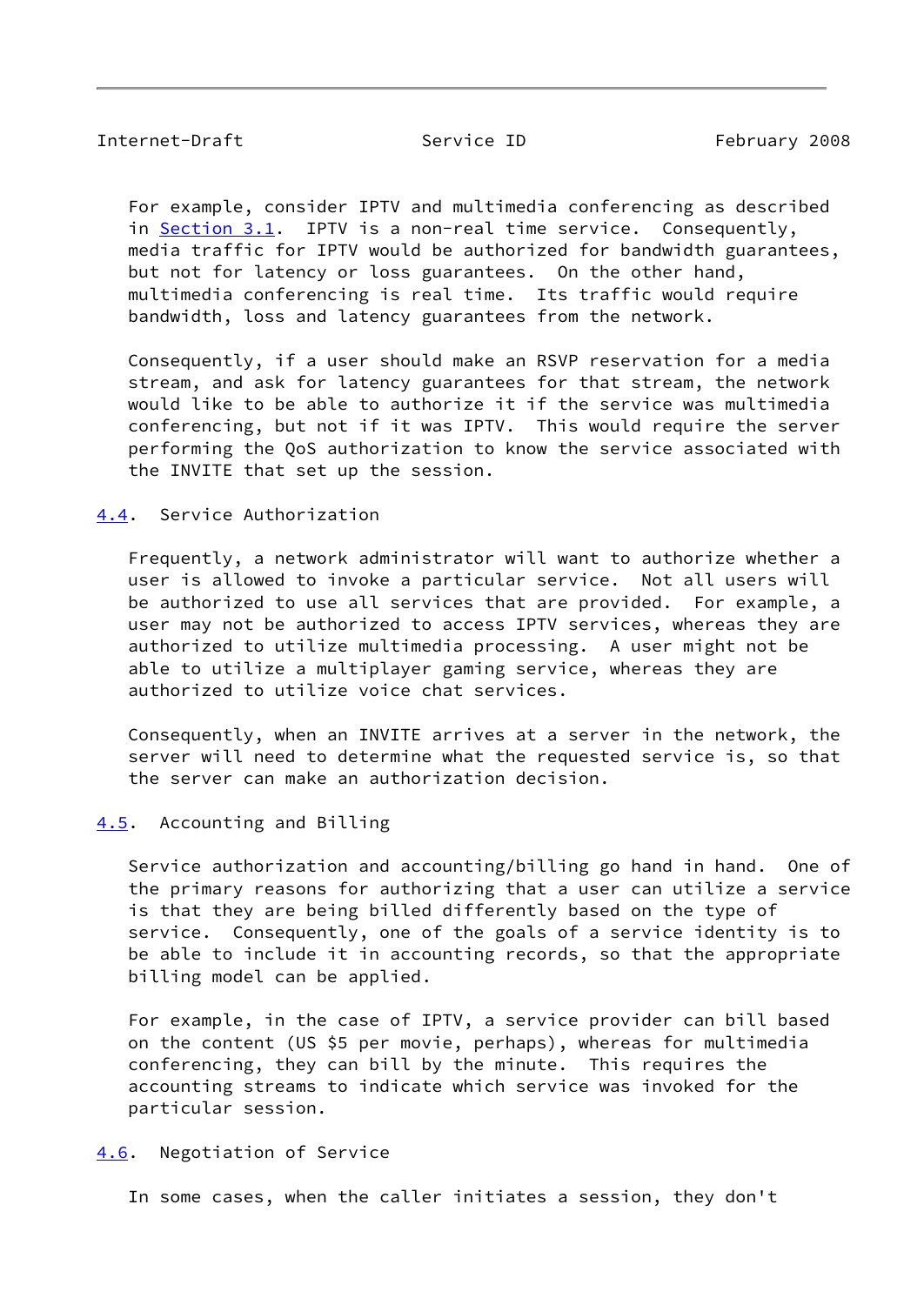actually know which service will be utilized. Rather, they might like to offer up all of the services they have available to the

Rosenberg Expires August 27, 2008 [Page 9]

<span id="page-10-1"></span>Internet-Draft Service ID February 2008

 called party, and then let the called party decide, or let the system make a decision based on overlapping service capabilities.

 As an example, a user can do both the game and the voice chat service of [Section 3.2](#page-5-0). They initiate a session to a target AOR, but the devices used by that user can only support voice chat. The called device returns, in its call acceptance, an indication that only voice chat can be used. Consequently, voice chat gets utilized for the session.

<span id="page-10-0"></span>[4.7](#page-10-0). Dispatch to Devices

 When a user has multiple devices, each with varying capabilities in terms of service, it is useful to dispatch an incoming request to the right device based on whether the device can support the service that has been requested.

 For example, if a user initiates a gaming session with voice chat, and the target user has two devices - one that can support the gaming service, and the other that cannot, the INVITE should be dispatched to the device which supports the gaming session.

<span id="page-10-2"></span>[5](#page-10-2). Key Principles of Service Identification

 In this section, we describe three key principles of service identification:

- 1. Services are a by-product of signaling
- 2. Identical signaling produces identical services
- 3. Explicit service identifiers are an example of Do-What-I-Mean (DWIM)
- 4. Explicit service identifiers are redundant

<span id="page-10-3"></span>[5.1](#page-10-3). Services are a By-Product of Signaling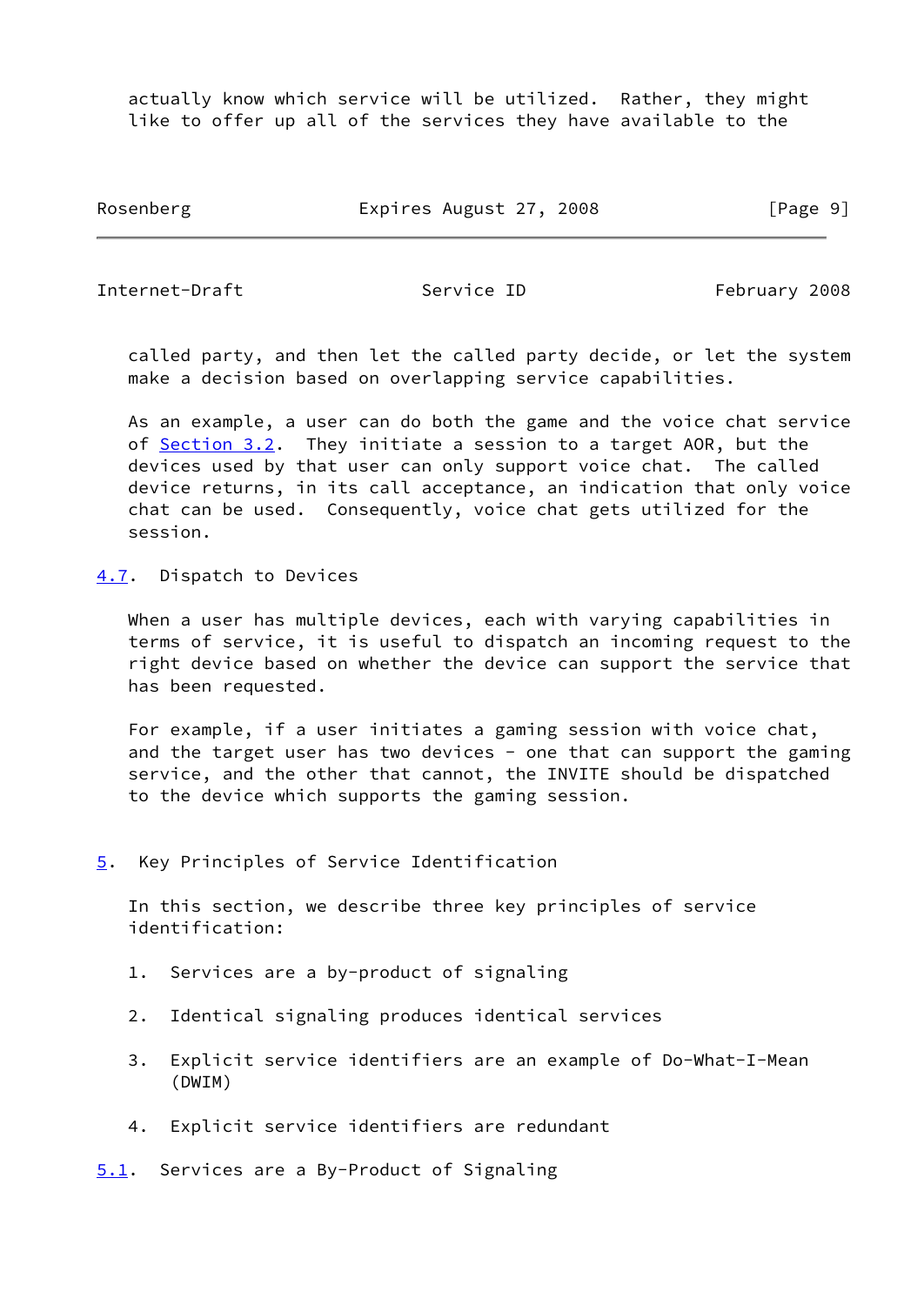Almost always, the first solution that people consider is to add some kind of field to the signaling messages which indicates what the service is. This field would then be inserted by the user agent, and then can be used by the proxies and other user agent as a service identifier.

 This approach, however, misses a key point, which cannot be stressed enough, and which represents the core architectural principle to be understood here:

Rosenberg Expires August 27, 2008 [Page 10]

<span id="page-11-1"></span>Internet-Draft Service ID February 2008

 A service is the by-product of the signaling and the context around it (the user profile, time-of-day and so on) - the effects of the signaling message once launched into the network. The service identity is therefore always derivable from the signaling and its context without additional identifiers.

 When a user sends an INVITE request to the network, and targets that request at an IPTV server, and includes SDP for audio and video streaming, the \*result\* of sending such an INVITE is that an IPTV session occurs. The entire purpose of the INVITE is to establish such a session, and therefore, invoke the service. Thus, a service is not something that is different from the rest of the signaling message. A service is what the user gets after the network and other user agents have processed a signaling message.

<span id="page-11-0"></span>[5.2](#page-11-0). Identical Signaling Produces Identical Services

 This principle is a natural conclusion of the previous assertion. If a service is the byproduct of signaling, how can a user have different experiences and different services when the signaling message is the same? They cannot.

But how can that be? From the examples in **Section 3**, it would seem that there are services which are different, but have identical signaling. If we hold true to the assertion, there is in fact only one logical conclusion:

 If two services are different, but their signaling appears to be the same, it is because there is in fact something different that has been overlooked, or something has been implied from the signaling which should have been signaled explicitly.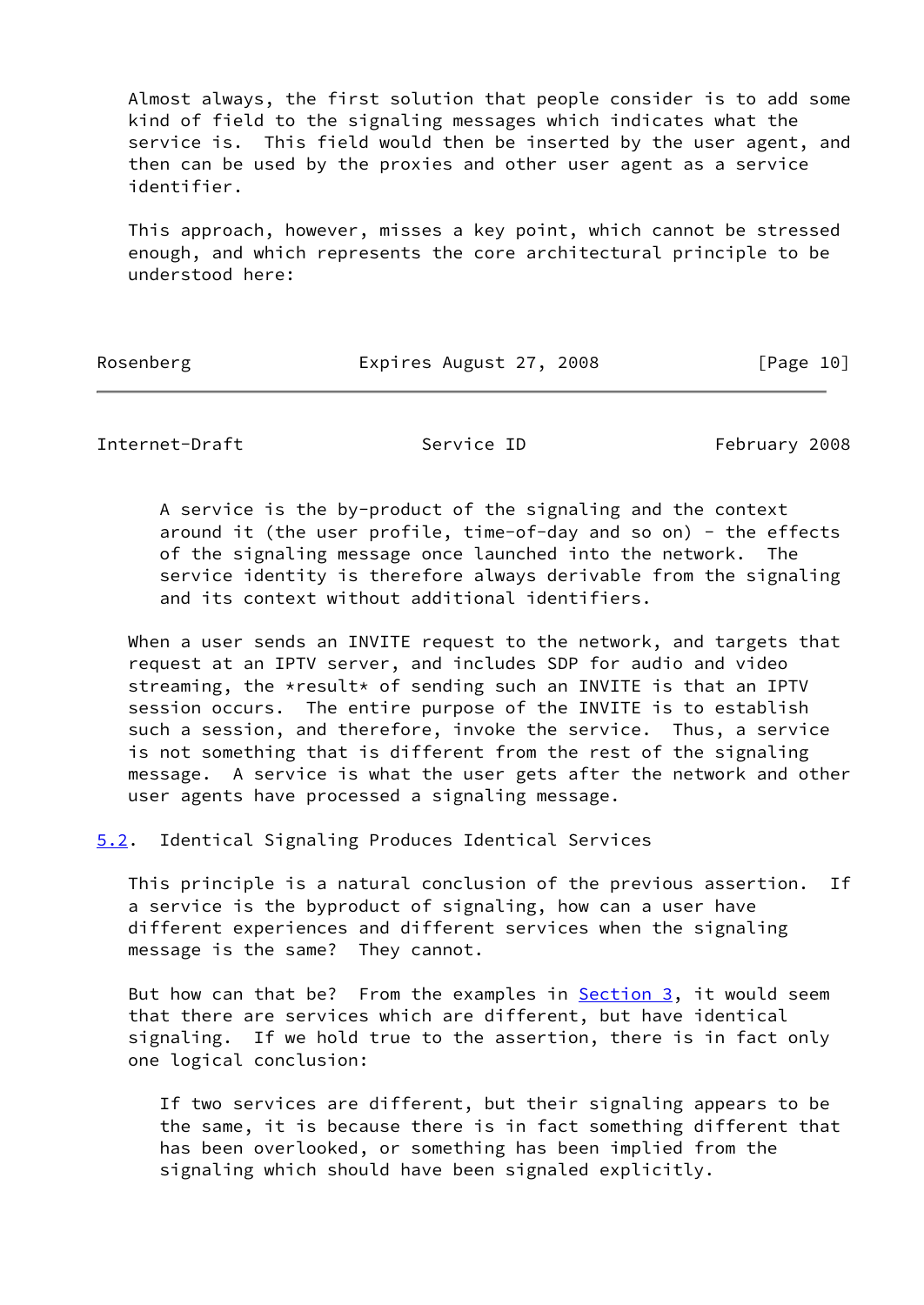To illustrate this, let us take each of the example services in [Section 3](#page-4-0) and investigate whether there is, or should be, something different in the signaling in each case.

IPTV vs. Multimedia Conferencing: The two services in [Section 3.1](#page-4-2) appear to have identical signaling. They both involve audio and video streams, both of which are unidirectional. Both might utilize the same codecs. However, there is another important difference in the signaling - the target URI. In the case of IPTV, the request is targeted at a media server or to a particular piece of content to be viewed. In the case of multimedia conferencing, the target is a conference server. The administrator of the domain can therefore examine the two Request- URI, and figure out whether it is targeted for a conference server or a content server, and use that to derive the service associated with the request.

Rosenberg Expires August 27, 2008 [Page 11]

<span id="page-12-1"></span>Internet-Draft Service ID February 2008

- Gaming vs. Voice Chat: Though both sessions involve MSRP and voice, and both are targeted to the same AOR of the called user, there is a difference. The MSRP messages for the gaming session carry content which is game specific, whereas the MSRP messages for the voice chat are just regular text, meant for rendering to a user. Thus, the MSRP session in the SDP will indicate the specific content type that MSRP is carrying, and this type will differ in both cases. Even if the game moves look like text, since they are being consumed by an automata there is an underlying schema that dictates their content, and therefore, this schema represents the actual content type that should be signaled.
- Configuration vs. Pager Messaging: Just as in the case of gaming vs. voice chat, the content type of the messages differentiates the service that occurs as a consequence of the messages.

<span id="page-12-0"></span>[5.3](#page-12-0). Do What I Say, not What I Mean

 An explicit service identifier is a field included in the signaling message that contains a token whose value indicates the specific service invoked by the calling user. This would be "IPTV" or "voice chat" or "shoot-em game" or "short message service". This explicit identifier would typically be inserted by the originating user agent, and carried in the signaling message.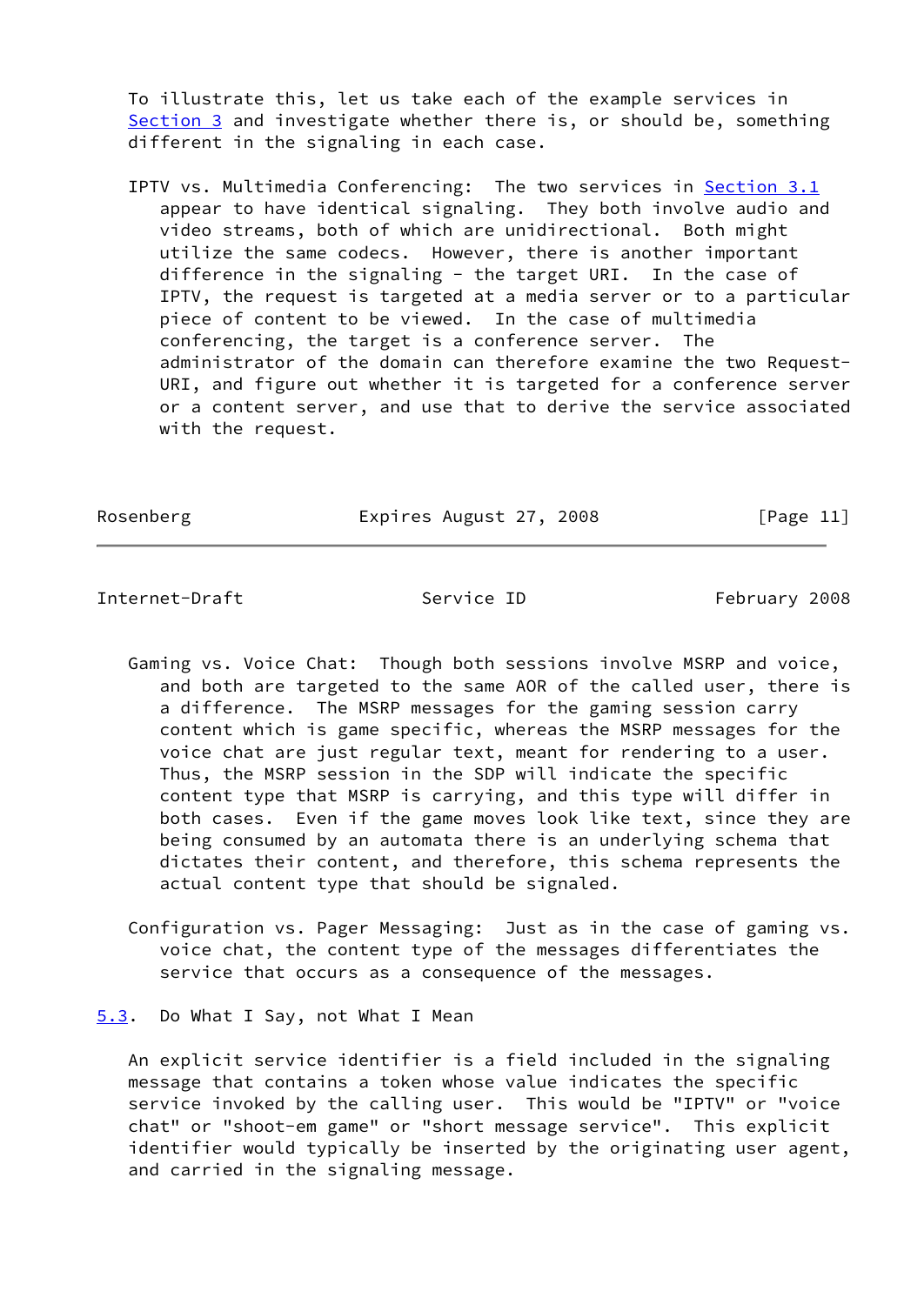"Do What I Mean", abbreviated as DWIM, is a concept in computer science. It is sometimes used to describe a function which tries to intelligently guess at what the user intended. It is contrast to "Do What I Say", or DWIS, which describes a function that behaves concretely based on the inputs provided. Systems built on the DWIM concept can have unexpected behaviors because they are driven by unstated rules.

 An explicit service identifier is an example of a DWIM approach. An explicit service identifier itself has no well-defined impact on the state machinery or protocols in the system; it has various side effects based on an assumption of what is meant by the service identifier. Interpretation of the signaling directly is an expression of the principle of DWIS - the behavior of the system is based entirely on the specifics of the protocol and are well defined by the protocol specification.

<span id="page-13-0"></span>[5.4](#page-13-0). Explicit Service Identifiers are Redundant

 Because an explicit service identifier is, by definition, inside of the signaling message, and because the signaling itself completely defines the behavior of the service, another natural conclusion is that an explicit service identifier is redundant with the signaling

<span id="page-13-2"></span>

| Rosenberg      | Expires August 27, 2008 | [Page 12]     |
|----------------|-------------------------|---------------|
| Internet-Draft | Service ID              | February 2008 |

 itself. It says nothing that could not otherwise be derived from examination of the signaling.

<span id="page-13-1"></span>[6](#page-13-1). Perils of Explicit Identifiers

 Based on these principles, several perils of an explicit service identifier can be described. They are:

- 1. Explicit identifiers can be used for fraud
- 2. Explicit identifiers can hurt interoperability
- 3. Explicit identifiers can stifle service innovation

<span id="page-13-3"></span>[6.1](#page-13-3). Fraud

Explicit service identifiers can lead to fraud. If a provider uses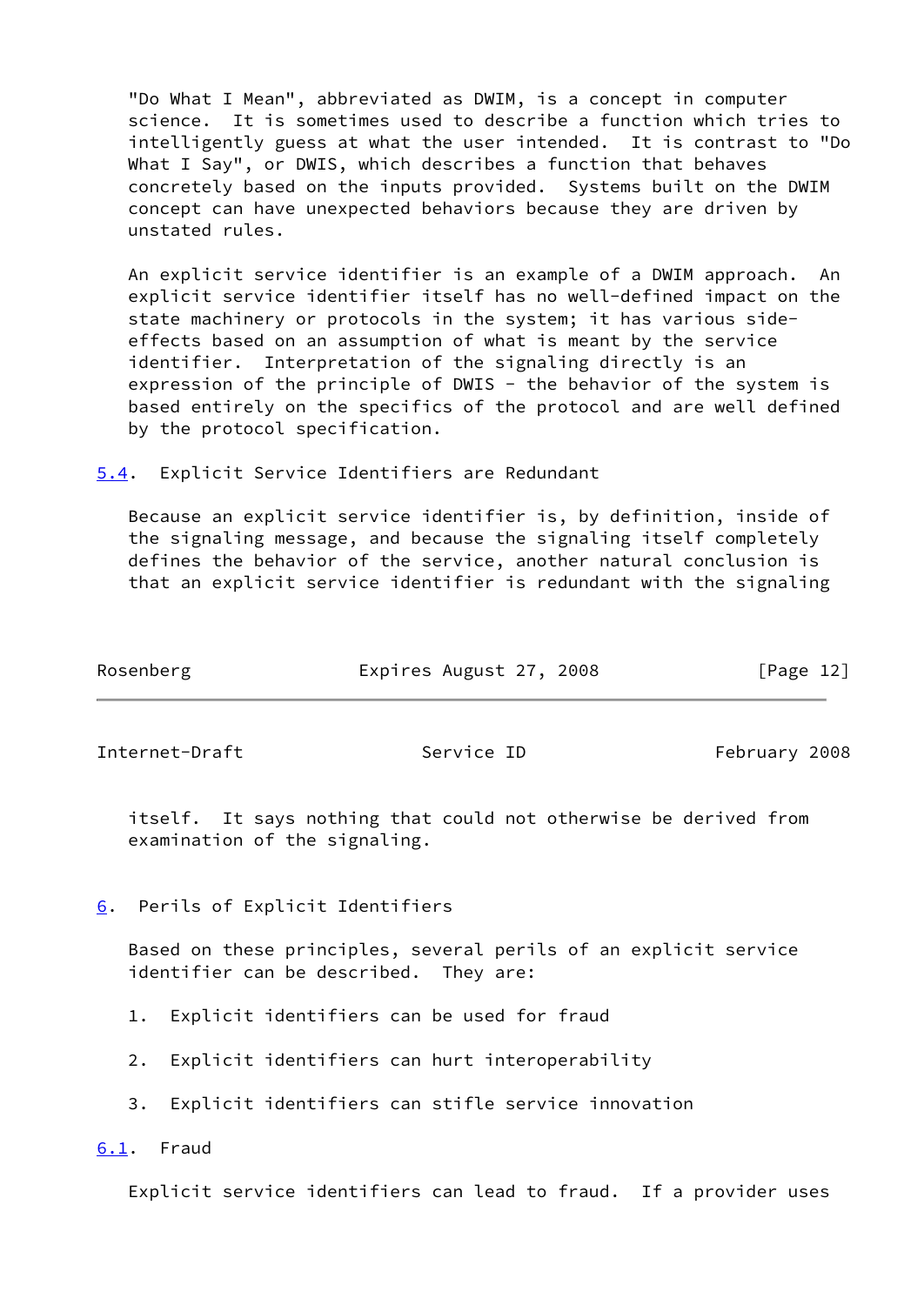the service identifier for billing and accounting purposes, or for authorization purposes, it opens an avenue for attack. The user can construct the signaling message so that its actual effect (which is the service the user will receive), is what the user desires, but the user places a service identifier into the request (which is what is used for billing and authorization) that identifies a cheaper service, or one that the user is authorized to receive. In such a case, the user will be billed for something they did not receive.

 If, however, the domain administrator derived the service identifier from the signaling itself, the user cannot lie. If they did lie, they wouldn't get the desired service.

 Consider the example of IPTV vs. multimedia conferencing. If multimedia conferencing is cheaper, the user could send an INVITE for an IPTV session, but include a service identifier which indicates multimedia conferencing. The user gets the service associated with IPTV, but at the cost of multimedia conferencing.

 This same principle shows up in other places. For example, in the identification of an emergency services call [\[I-D.ietf-ecrit-framework](#page-19-2)]. It is desirable to give emergency services calls special treatment, such as being free, authorized even when the user cannot otherwise make calls, and to give them priority. If emergency calls where indicated through something other than the target of the call being an emergency services URN [[RFC5031\]](https://datatracker.ietf.org/doc/pdf/rfc5031), it would open an avenue for fraud. The user could place any desired URI in the request-URI, and indicate that the call is an emergency services call. This could would then get special treatment, but of course get routed to the target URI. The only way to prevent this

Rosenberg Expires August 27, 2008 [Page 13]

<span id="page-14-1"></span>Internet-Draft Service ID February 2008

 fraud is to consider an emergency call as any call whose target is an emergency services URN. Thus, the service identification here is based on the target of the request. When the target is an emergency services URN, the request can get special treatment. The user cannot lie, since there is no way to separately indicate this is an emergency call, besides targeting it to an emergency URN.

<span id="page-14-0"></span>[6.2](#page-14-0). Systematic Interoperability Failures

 How can inclusion of an explicit service identifier cause loss of interoperability? When such an identifier is used to drive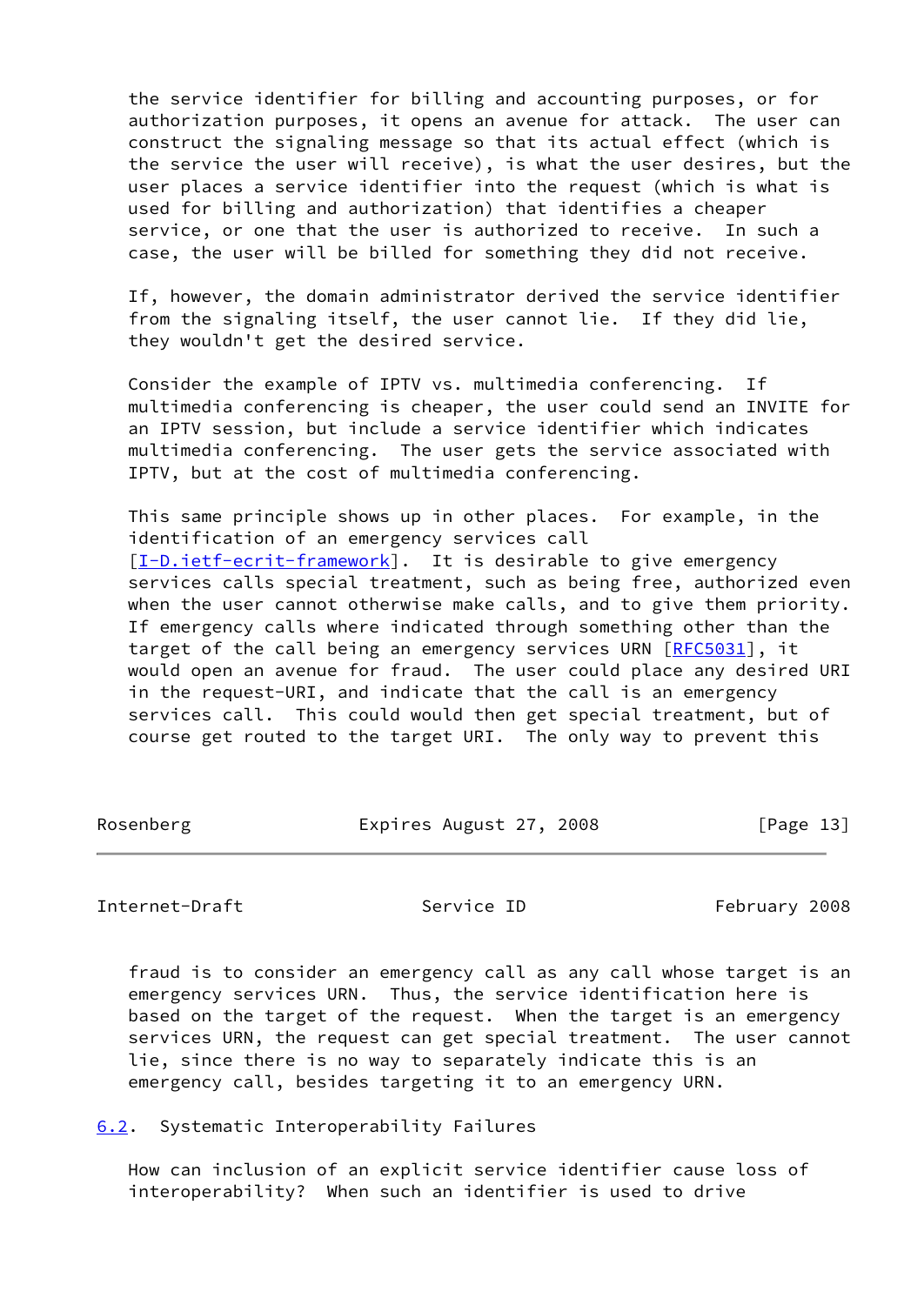functionality - such as dispatch on the phones, in the network, or QoS authorization, it means that the wrong thing can happen when this field is not set properly. Consider a user in domain 1, calling a user in domain 2. Domain 1 provides the user with a service they call "voice chat", which utilizes voice and IM for real time conversation, driven off of a buddy list application on a PC. Domain 2 provides their users with a service they call, "text telephony", which is a voice service on a wireless device that also allows the user to send text messages. Consider the case where domain 1 and domain 2 both have their user agents insert a service identifiers into the request, and then use that to derive QoS authorization, accounting, and invocation of applications in the network and in the device. The user in domain 1 calls the user in domain 2, and inserts the identifier "Voice Chat" into the INVITE. When this arrives at the server in domain 2, the service identifier is unknown. Consequently, the request does not get the proper QoS treatment, even if the call itself will succeed.

 Explicit service identifiers, used between domains, cause interoperability failures unless all interconnected domains agree on exactly the same set of services and how to name them. Of course, lack of service identifiers does not guarantee service interoperability. However, SIP was built with rich tools for negotiation of capabilities at a finely granular level. One user agent can make a call using audio and video, but if the receiving UA only supports audio, SIP allows both sides to negotiate down to the lowest common denominator. Thus, communications is still provided. As another example, if one agent initiates a Push-To-Talk session (which is audio with a companion floor control mechanism), and the other side only did regular audio, SIP would be able to negotiate back down to a regular voice call. As another example, if a calling user agent is running a high-definition video conferencing endpoint, and the called user agent supports just a regular video endpoint, the codecs themselves can negotiate downward to a lower rate, picture size, and so on. Thus, interoperability is achieved. Interestingly, the final "service" may no longer be well characterized by the service identifier that would have been placed in the original

Rosenberg Expires August 27, 2008 [Page 14]

<span id="page-15-0"></span>Internet-Draft Service ID February 2008

 INVITE. For example, in this case, of the original INVITE from the caller had contained the service identifier, "hi-fi video", but the video gets negotiated down to a lower rate and picture size, the service identifier is no longer really appropriate.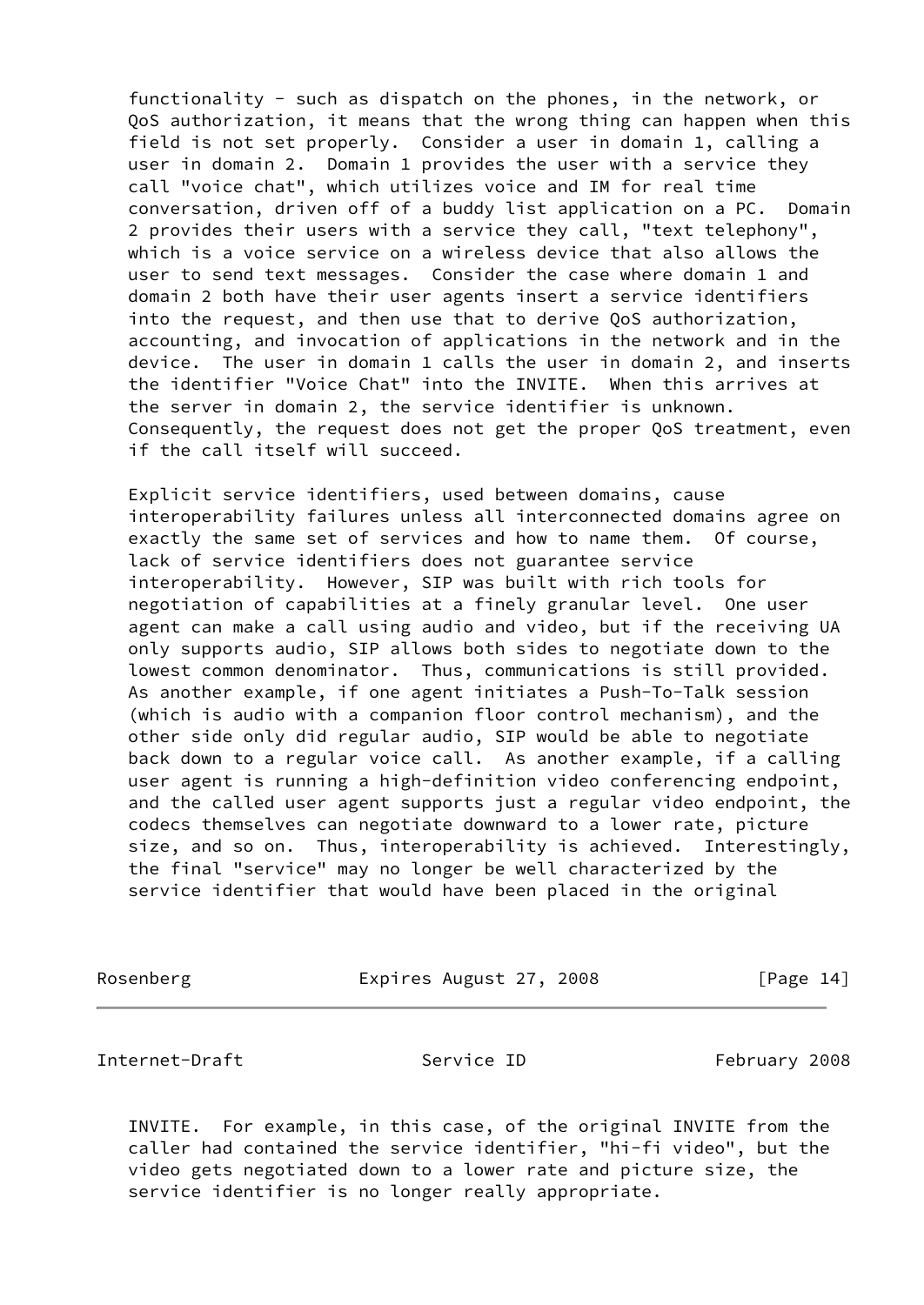This illustrates another key aspect of the interoperability problem. Usage of explicit service identifiers in the request will result in inconsistencies between those service identifiers and the results of any SIP negotiation that might otherwise be applied in the session.

 When a service identifier becomes something that both proxies and the user agent need to understand in order to properly treat a request, it becomes equivalent to including a token in the Proxy-Require and Require header fields of every single SIP request. The very reason that [\[RFC4485](https://datatracker.ietf.org/doc/pdf/rfc4485)] frowns upon usage of Require and certainly Proxy- Require is the huge impact on interoperability it causes. It is for this same reason that explicit service identifiers need to be avoided.

### <span id="page-16-0"></span>[6.3](#page-16-0). Stifling of Service Innovation

 The probability that any two pair of service providers end up with the same set of services, and give them the same names, becomes decreasingly small as the number of providers grow. Indeed, it would almost certainly require a centralized authority to identify what the services are, how they work, and what they are named. This, in turn, leads to a requirement for complete homogeneity in order to facilitate interconnection. Two providers cannot usefully interconnect unless they agree on the set of services they are offering to their customers, and each do the same thing. This is because each provider has become dependent on inclusion of the proper service identifier in the request, in order for the overall treatment of the request to proceed correctly. This is, in a very real sense, anathema to the entire notion of SIP, which is built on the idea that heterogeneous domains can interconnect and still get interoperability.

 Explicit service identifiers lead to a requirement for homogeneity in service definitions across providers that interconnect, ruining the very service heterogeneity that SIP was meant to bring.

 Indeed, Metcalfe's law says that the value of a network grows with the square of the number of participants. As a consequence of this, once a bunch of large domains did get together, agree on a set of services, and then a set of well-known identifiers for those services, it would force other providers to also deploy the same services, in order to obtain the value that interconnection brings. This, in turn, will stifle innovation, and quickly force the set of

Rosenberg Expires August 27, 2008 [Page 15]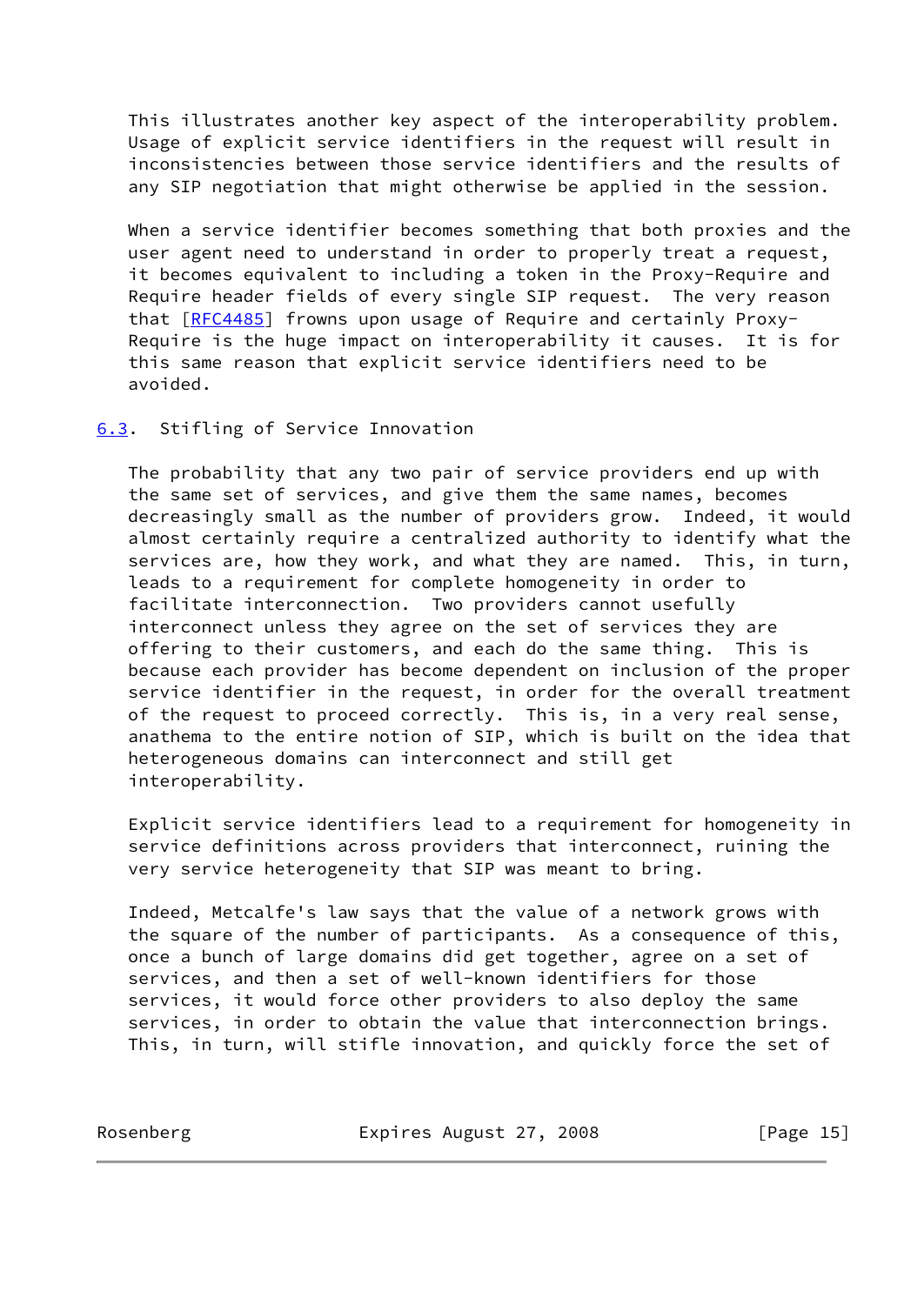<span id="page-17-1"></span> services in SIP to become fixed and never expand beyond the ones initially agreed upon. This, too, is anathema to the very framework on which SIP is built, and defeats much of the purpose of why providers have chosen to deploy SIP in their own networks:

 Consider the following example. Several providers get together, and standardize on a bunch of service identifiers. One of these uses audio and video (say, "multimedia conversation"). This service is successful, and is widely utilized. Endpoints look for this identifier to dispatch calls to the right software applications, and the network looks for it to invoke features, perform accouting, and QoS. A new provider gets the idea for a new service, say, avatar enhanced multimedia conversation. In this service, there is audio and video, but there is a third stream, which renders an avatar. A caller can press buttons on their phone, to cause the avatar on the other person's device to show emotion, make noise, and so on. This is similar to the way emoticons are used today in IM. This service is enabled by adding a third media stream (and consequently, third m-line) to the SDP.

 Normally, this service would be backwards compatible with a regular audio-video endpoint, which would just reject the third media stream. However, because a large network has been deployed that is expecting to see the token, "multimedia conversation" and its associated audio+ video service, it is nearly impossible for the new provider to roll out this new service. If they did, it would fail completely, or partially fail, when their users call users in other provider domains.

### <span id="page-17-0"></span>[7](#page-17-0). Recommendations

From these principles, several recommendations can be made:

- o Systems needing to perform service identification must examine existing signaling constructs to identify the service based on fields that exist within the signaling message already.
- o If it appears that the signaling currently defined in standards is not sufficient to identify the service, it may be due to lack of sufficient signaling to convey what is needed, and new standards work should be undertaken to fill this gap.
- o The usage of an explicit service identifier does make sense as a way to cache a decision made by a network element, for usage by another network element within the same domain. However, service identifiers are fundamentally useful within a particular domain,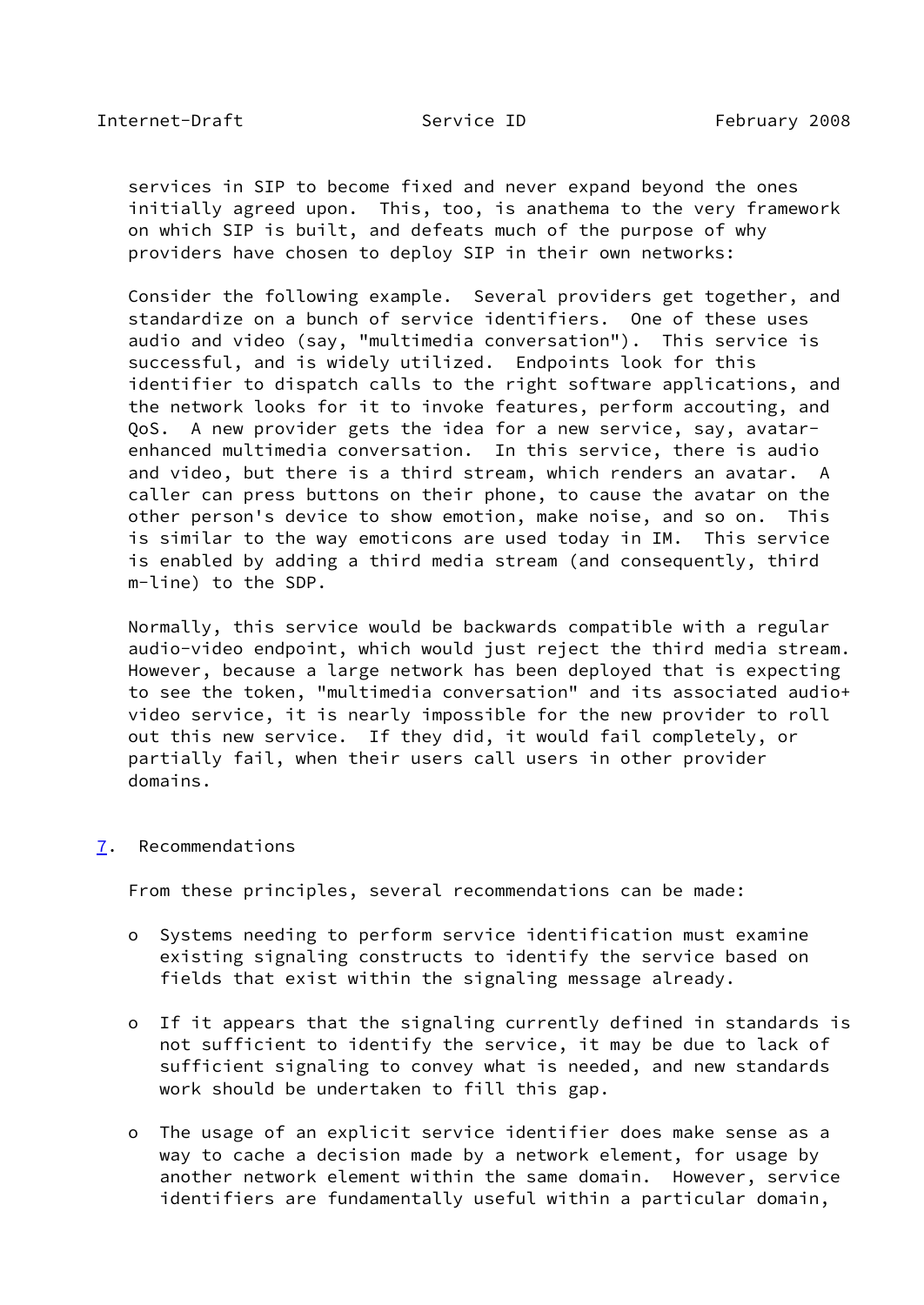and any such header must be stripped at a network boundary.

Rosenberg Expires August 27, 2008 [Page 16]

<span id="page-18-1"></span>Internet-Draft Service ID February 2008

- o Device dispatch should be done following the principles of [[RFC3841\]](https://datatracker.ietf.org/doc/pdf/rfc3841), using implicit preferences based on the signaling. For example,  $[I-D.rosenberg-sip-app-media-tag]$  $[I-D.rosenberg-sip-app-media-tag]$  defines a new UA capability that can be used to dispatch requests based on different types of application media streams.
- o Presence can help a great deal with service indentification. When a user wishes to contact another user, and knows only the AOR for the target (which is usually the case), the user can fetch the presence document for the target. That document, in turn, can contain numerous service URI for contacting the target with different services. The usage of different URI for contacting different services makes it very easy to identify the service it's the actual target of the request itself. When possible, this is the best solution to the problem.
- <span id="page-18-0"></span>[8](#page-18-0). Security Considerations

 Oftentimes, the service associated with a request is utilized for purposes such as authorization, accounting, and billing. When service identification is not done properly, the possibility of unauthorized service use and network fraud is introduced. It is for this reason, discussed extensively in **Section 6.1**, that the usage of explicit service identifiers inserted by a UA is not recommended.

<span id="page-18-2"></span>[9](#page-18-2). IANA Considerations

There are no IANA considerations associated with this specification.

## <span id="page-18-3"></span>[10.](#page-18-3) Acknowledgements

 This document is based on discussions with Paul Kyzivat and Andrew Allen, who contributed significantly to the ideas here. Much of the content in this draft is a result of discussions amongst participants in the SIPPING mailing list, including Dean Willis, Tom Taylor, Eric Burger, Dale Worley, Christer Holmberg, and John Elwell, amongst many others. Thanks to Spencer Dawkins, Tolga Asveren, Mahesh Anjanappa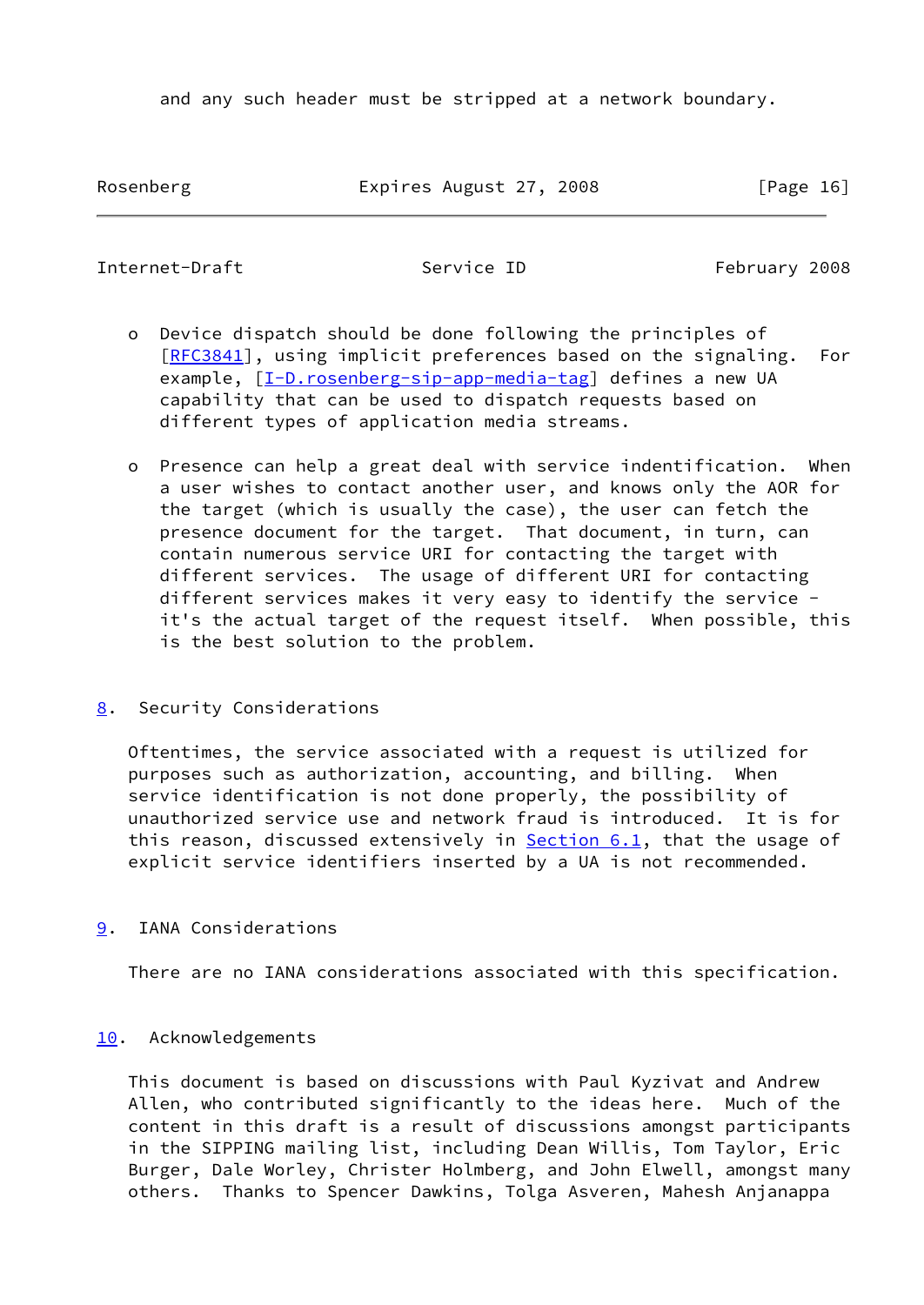and Claudio Allochio for reviews of this document.

- <span id="page-19-0"></span>[11.](#page-19-0) Informational References
	- [RFC3261] Rosenberg, J., Schulzrinne, H., Camarillo, G., Johnston, A., Peterson, J., Sparks, R., Handley, M., and E. Schooler, "SIP: Session Initiation Protocol", [RFC 3261](https://datatracker.ietf.org/doc/pdf/rfc3261),

<span id="page-19-1"></span>

| Rosenberg      | Expires August 27, 2008                                                                                                                                                                                                        | [Page $17$ ]  |  |
|----------------|--------------------------------------------------------------------------------------------------------------------------------------------------------------------------------------------------------------------------------|---------------|--|
| Internet-Draft | Service ID                                                                                                                                                                                                                     | February 2008 |  |
|                | June 2002.                                                                                                                                                                                                                     |               |  |
| [RFC4479]      | Rosenberg, J., "A Data Model for Presence", RFC 4479,<br>July 2006.                                                                                                                                                            |               |  |
| [RFC4485]      | Rosenberg, J. and H. Schulzrinne, "Guidelines for Authors<br>of Extensions to the Session Initiation Protocol (SIP)",<br>RFC 4485, May 2006.                                                                                   |               |  |
| [RFC4975]      | Campbell, B., Mahy, R., and C. Jennings, "The Message<br>Session Relay Protocol (MSRP)", RFC 4975, September 2007.                                                                                                             |               |  |
|                | [RFC5031] Schulzrinne, H., "A Uniform Resource Name (URN) for<br>Emergency and Other Well-Known Services", RFC 5031,<br>January 2008.                                                                                          |               |  |
|                | [I-D.ietf-ecrit-framework]<br>Rosen, B., Schulzrinne, H., Polk, J., and A. Newton,<br>"Framework for Emergency Calling using Internet<br>Multimedia", draft-ietf-ecrit-framework-04 (work in<br>progress), November 2007.      |               |  |
|                | $[I-D. rosenberg-sip-app-media-tag]$<br>Rosenberg, J., "A Session Initiation Protocol (SIP) Media<br>Feature Tag for MIME Application Sub-Types"<br>draft-rosenberg-sip-app-media-tag-02 (work in progress),<br>November 2007. |               |  |
| [RFC3428]      | Campbell, B., Rosenberg, J., Schulzrinne, H., Huitema, C.,<br>and D. Gurle, "Session Initiation Protocol (SIP) Extension<br>for Instant Messaging", RFC 3428, December 2002.                                                   |               |  |

<span id="page-19-3"></span><span id="page-19-2"></span>[RFC3841] Rosenberg, J., Schulzrinne, H., and P. Kyzivat, "Caller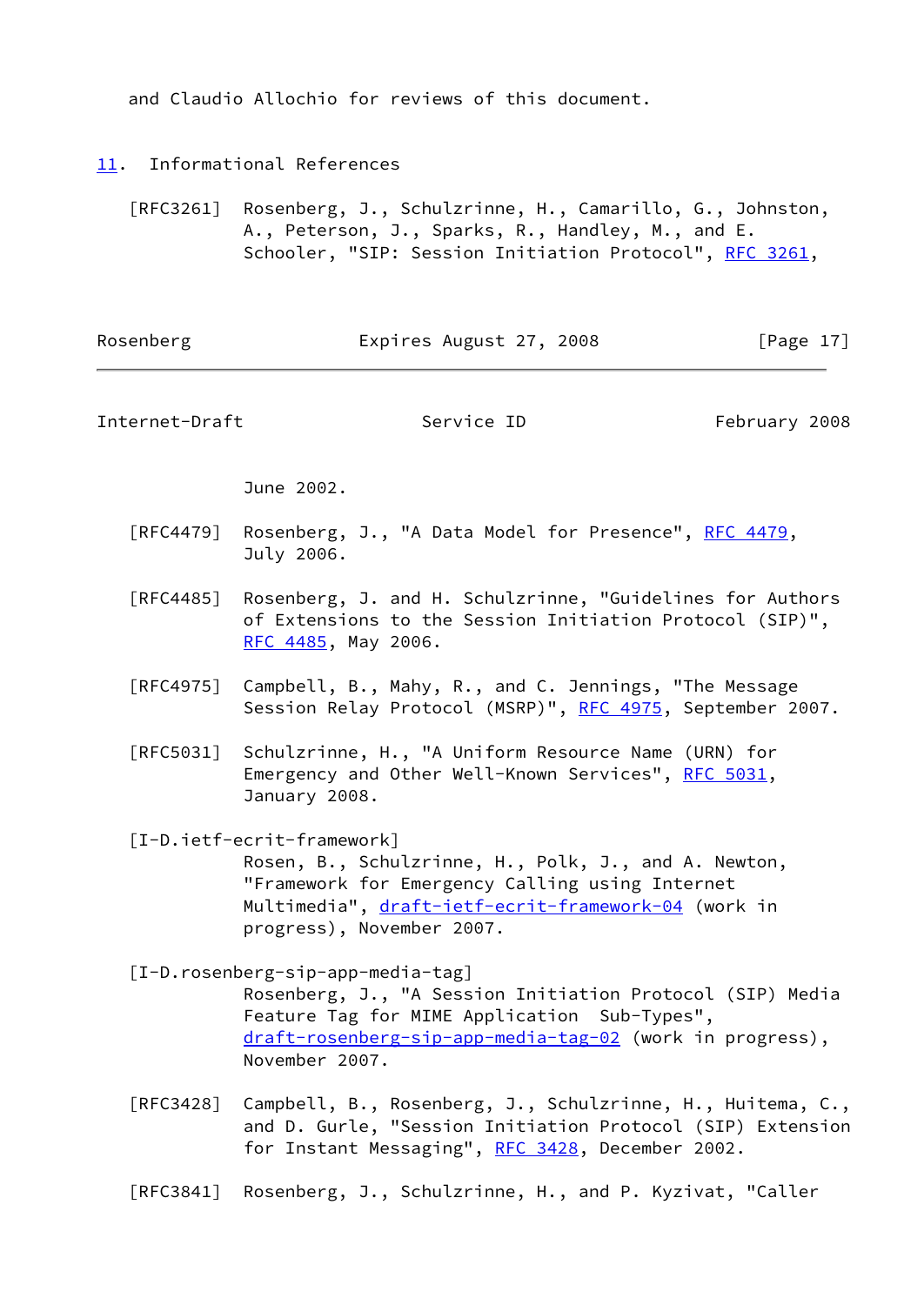Preferences for the Session Initiation Protocol (SIP)", [RFC 3841,](https://datatracker.ietf.org/doc/pdf/rfc3841) August 2004.

Author's Address

 Jonathan Rosenberg Cisco Edison, NJ US

 Email: jdrosen@cisco.com URI: <http://www.jdrosen.net>

Rosenberg Expires August 27, 2008 [Page 18]

<span id="page-20-0"></span>Internet-Draft Service ID February 2008

Full Copyright Statement

Copyright (C) The IETF Trust (2008).

 This document is subject to the rights, licenses and restrictions contained in  $BCP$  78, and except as set forth therein, the authors retain all their rights.

 This document and the information contained herein are provided on an "AS IS" basis and THE CONTRIBUTOR, THE ORGANIZATION HE/SHE REPRESENTS OR IS SPONSORED BY (IF ANY), THE INTERNET SOCIETY, THE IETF TRUST AND THE INTERNET ENGINEERING TASK FORCE DISCLAIM ALL WARRANTIES, EXPRESS OR IMPLIED, INCLUDING BUT NOT LIMITED TO ANY WARRANTY THAT THE USE OF THE INFORMATION HEREIN WILL NOT INFRINGE ANY RIGHTS OR ANY IMPLIED WARRANTIES OF MERCHANTABILITY OR FITNESS FOR A PARTICULAR PURPOSE.

Intellectual Property

 The IETF takes no position regarding the validity or scope of any Intellectual Property Rights or other rights that might be claimed to pertain to the implementation or use of the technology described in this document or the extent to which any license under such rights might or might not be available; nor does it represent that it has made any independent effort to identify any such rights. Information on the procedures with respect to rights in RFC documents can be